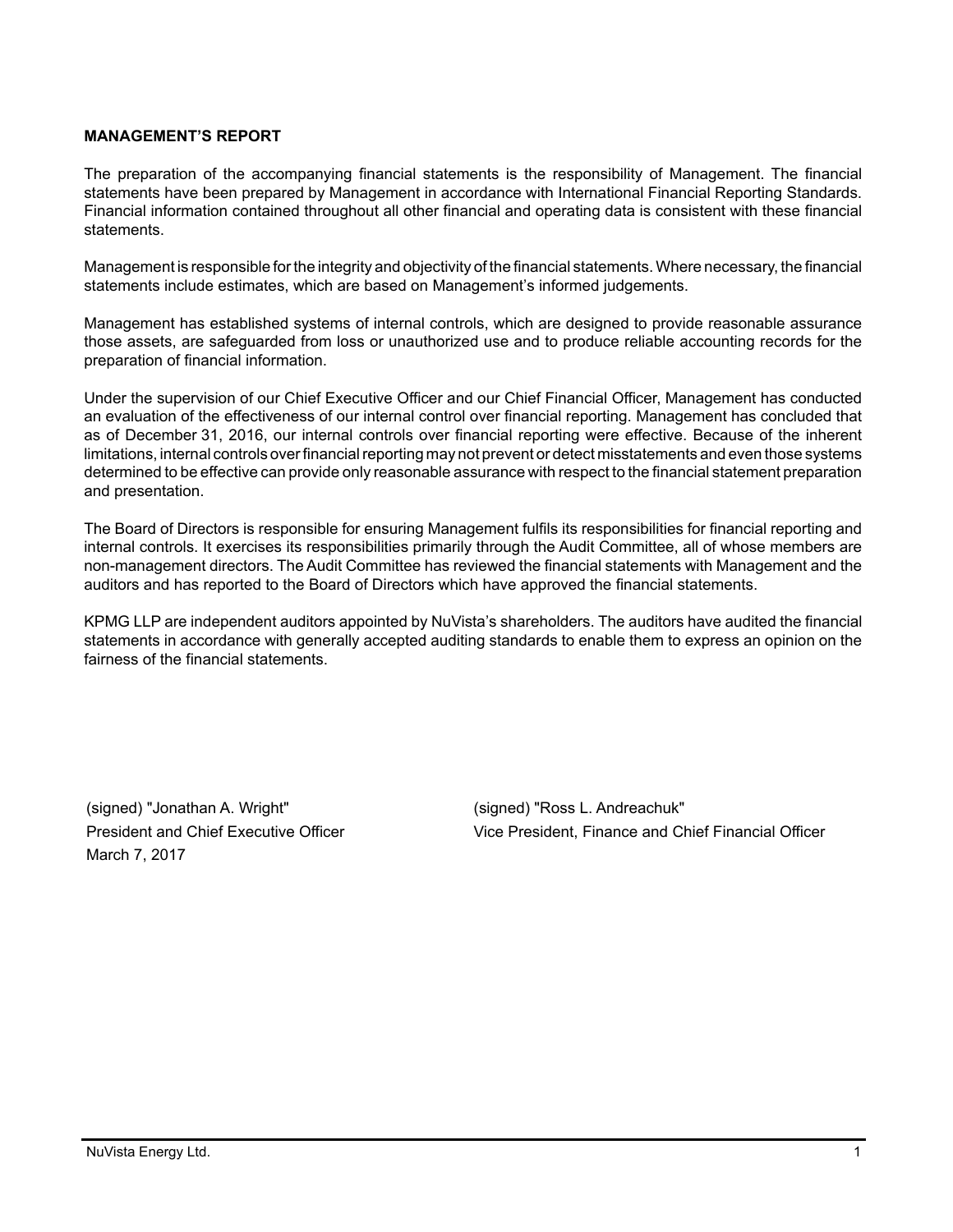# **INDEPENDENT AUDITORS' REPORT**

To the Shareholders of NuVista Energy Ltd.

We have audited the accompanying financial statements of NuVista Energy Ltd., which comprise the statements of financial position as at December 31, 2016 and 2015, the statements of loss and comprehensive loss, changes in shareholders' equity and cash flows for the years then ended, and notes, comprising a summary of significant accounting policies and other explanatory information.

# *Management's Responsibility for the Financial Statements*

Management is responsible for the preparation and fair presentation of these financial statements in accordance with International Financial Reporting Standards, and for such internal control as management determines is necessary to enable the preparation of financial statements that are free from material misstatement, whether due to fraud or error.

# *Auditors' Responsibility*

Our responsibility is to express an opinion on these financial statements based on our audits. We conducted our audits in accordance with Canadian generally accepted auditing standards. Those standards require that we comply with ethical requirements and plan and perform the audit to obtain reasonable assurance about whether the financial statements are free from material misstatement.

An audit involves performing procedures to obtain audit evidence about the amounts and disclosures in the financial statements. The procedures selected depend on our judgment, including the assessment of the risks of material misstatement of the financial statements, whether due to fraud or error. In making those risk assessments, we consider internal control relevant to the entity's preparation and fair presentation of the financial statements in order to design audit procedures that are appropriate in the circumstances, but not for the purpose of expressing an opinion on the effectiveness of the entity's internal control.An audit also includes evaluating the appropriateness of accounting policies used and the reasonableness of accounting estimates made by management, as well as evaluating the overall presentation of the financial statements.

We believe that the audit evidence we have obtained in our audits is sufficient and appropriate to provide a basis for our audit opinion.

#### *Opinion*

In our opinion, the financial statements present fairly, in all material respects, the financial position of NuVista Energy Ltd. as at December 31, 2016 and 2015, and its financial performance and its cash flows for the years then ended in accordance with International Financial Reporting Standards.

(signed) "KPMG LLP" Chartered Professional Accountants

March 7, 2017 Calgary, Canada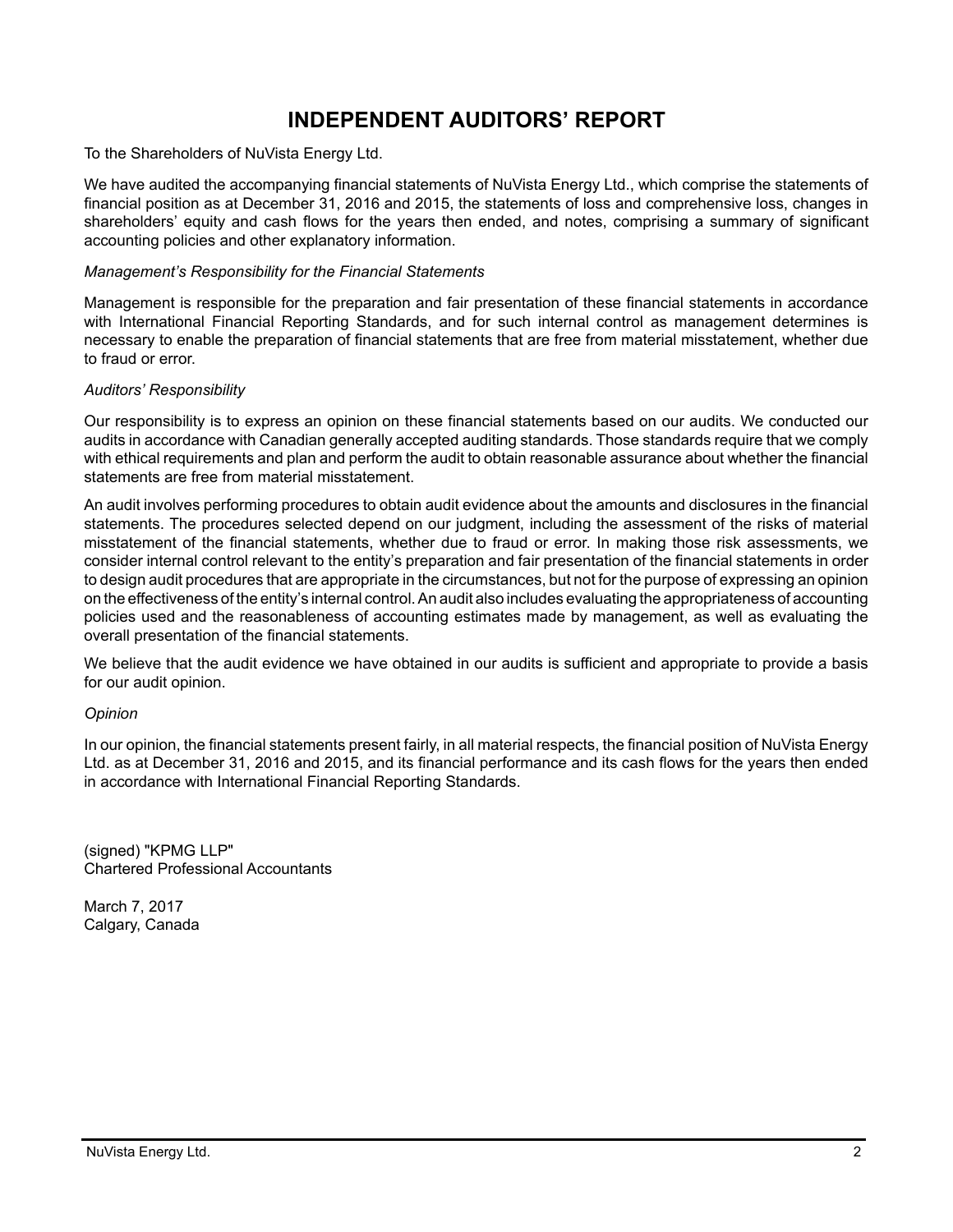# **Statements of Financial Position**

| (\$Cdn thousands)                                         |                  |            |
|-----------------------------------------------------------|------------------|------------|
| As at December 31,                                        | 2016             | 2015       |
| <b>Assets</b>                                             |                  |            |
| <b>Current assets</b>                                     |                  |            |
| Cash and cash equivalents                                 | \$<br>5,341 \$   |            |
| Accounts receivable and prepaid expenses                  | 32,274           | 29,541     |
| Financial derivative assets (note 17)                     |                  | 25,770     |
|                                                           | 37,615           | 55,311     |
| Financial derivative assets (note 17)                     | 962              |            |
| Exploration and evaluation assets (note 6)                | 73,667           | 83,291     |
| Property, plant and equipment (note 7)                    | 848,996          | 843,035    |
| <b>Total assets</b>                                       | \$<br>961,240 \$ | 981,637    |
|                                                           |                  |            |
| <b>Liabilities</b>                                        |                  |            |
| <b>Current liabilities</b>                                |                  |            |
| Accounts payable and accrued liabilities                  | \$<br>52,305 \$  | 48,643     |
| Accrued environmental remediation liabilities (note 5)    | 846              | 4,790      |
| Current portion of asset retirement obligations (note 11) | 8,800            | 9,501      |
| Financial derivative liabilities (note 17)                | 8,732            |            |
|                                                           | 70,683           | 62,934     |
| Long-term debt (note 9)                                   |                  | 196,733    |
| Senior unsecured notes (note 10)                          | 67,156           |            |
| Other liabilities (note 15)                               | 709              |            |
| Financial derivative liabilities (note 17)                |                  | 14         |
| Asset retirement obligations (note 11)                    | 66,663           | 92,317     |
|                                                           | 205,211          | 351,998    |
| Shareholders' equity                                      |                  |            |
| Share capital (note 13)                                   | 1,265,988        | 1,140,170  |
| Contributed surplus                                       | 46,801           | 44,576     |
| Deficit                                                   | (556, 760)       | (555, 107) |
|                                                           | 756,029          | 629,639    |
| Total liabilities and shareholders' equity                | \$<br>961,240 \$ | 981,637    |

Subsequent events (notes 17 & 20) Commitments (note 20)

See accompanying notes to the financial statements.

Approved on behalf of the Board:

Director Director

(signed) "Deborah S. Stein" (signed) "Pentti O. Karkkainen"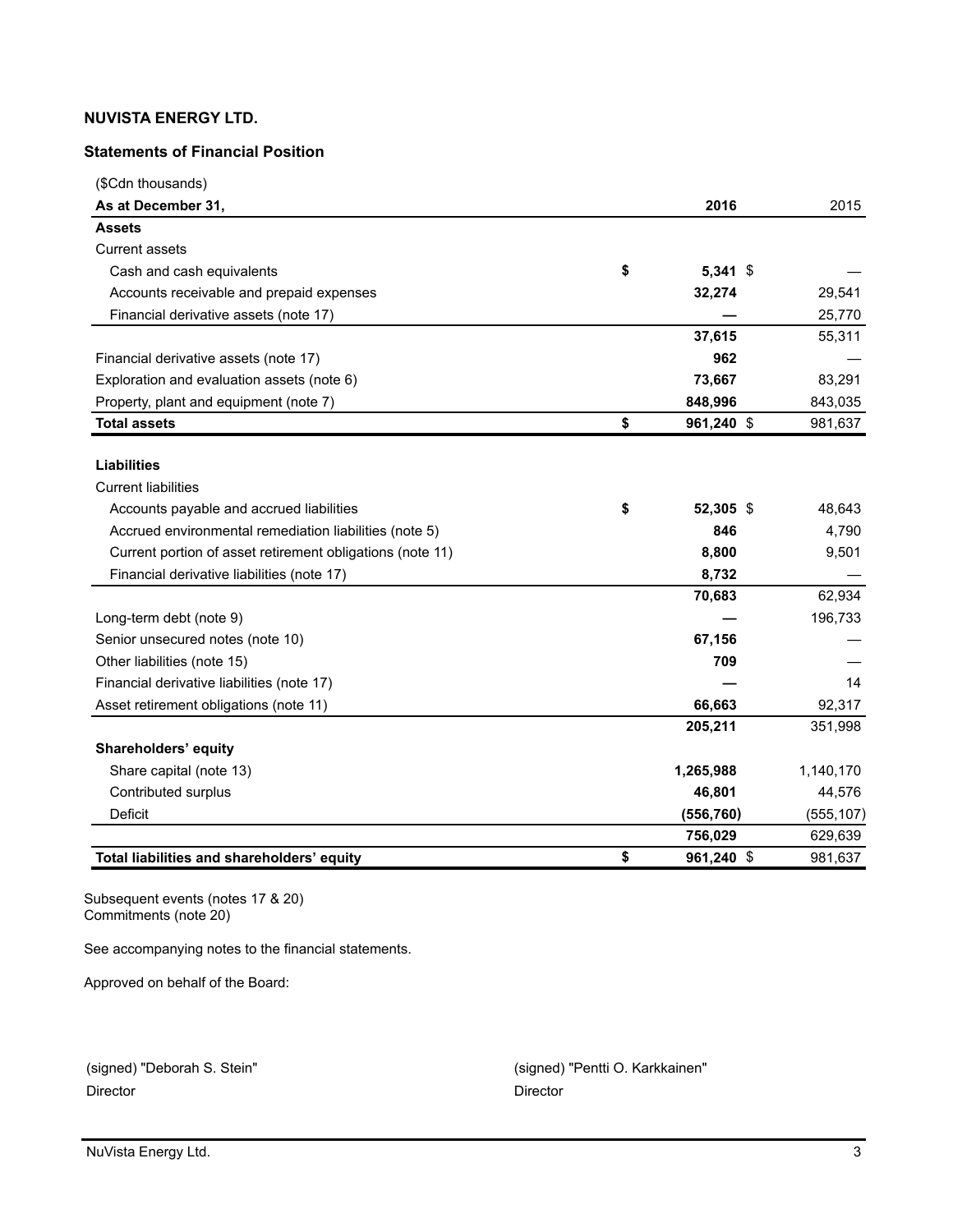# **Statements of Loss and Comprehensive Loss**

(\$Cdn thousands, except per share amounts)

| Year Ended December 31,                                                                | 2016               | 2015       |
|----------------------------------------------------------------------------------------|--------------------|------------|
| <b>Revenues</b>                                                                        |                    |            |
| Oil and natural gas                                                                    | \$<br>257,252 \$   | 225,685    |
| Royalties                                                                              | (1, 861)           | (6, 763)   |
| Net revenue from oil and natural gas sales                                             | 255,391            | 218,922    |
| Realized gain on financial derivatives                                                 | 26,329             | 42,801     |
| Unrealized loss on financial derivatives                                               | (33, 527)          | (21, 455)  |
| Net revenue from oil and natural gas sales and gains (losses) on financial derivatives | 248,193            | 240,268    |
| <b>Expenses</b>                                                                        |                    |            |
| Transportation                                                                         | 21,119             | 12,644     |
| Operating                                                                              | 94,821             | 97,156     |
| General and administrative                                                             | 16,629             | 20,052     |
| Share-based compensation (note 15)                                                     | 5,084              | 5,003      |
| Depletion, depreciation, amortization and impairment (notes 6 and 7)                   | 100,972            | 242,088    |
| Exploration and evaluation (note 6)                                                    | 827                | 2,942      |
| Loss on property dispositions (note 8)                                                 | 539                | 3,002      |
| Environmental remediation expense (note 5)                                             |                    | 9,300      |
| Note receivable recovery                                                               | (350)              | 5,230      |
| Financing costs (note 18)                                                              | 11,831             | 8,884      |
|                                                                                        | 251,472            | 406,301    |
| Loss before taxes                                                                      | (3, 279)           | (166, 033) |
| Deferred income tax expense (benefit) (note 12)                                        | (1,626)            | 6,892      |
| Loss and comprehensive loss                                                            | \$<br>$(1,653)$ \$ | (172, 925) |
| Net loss per share (note 14)                                                           |                    |            |
| Basic                                                                                  | \$<br>$(0.01)$ \$  | (1.16)     |
| <b>Diluted</b>                                                                         | \$<br>$(0.01)$ \$  | (1.16)     |
|                                                                                        |                    |            |

See accompanying notes to the financial statements.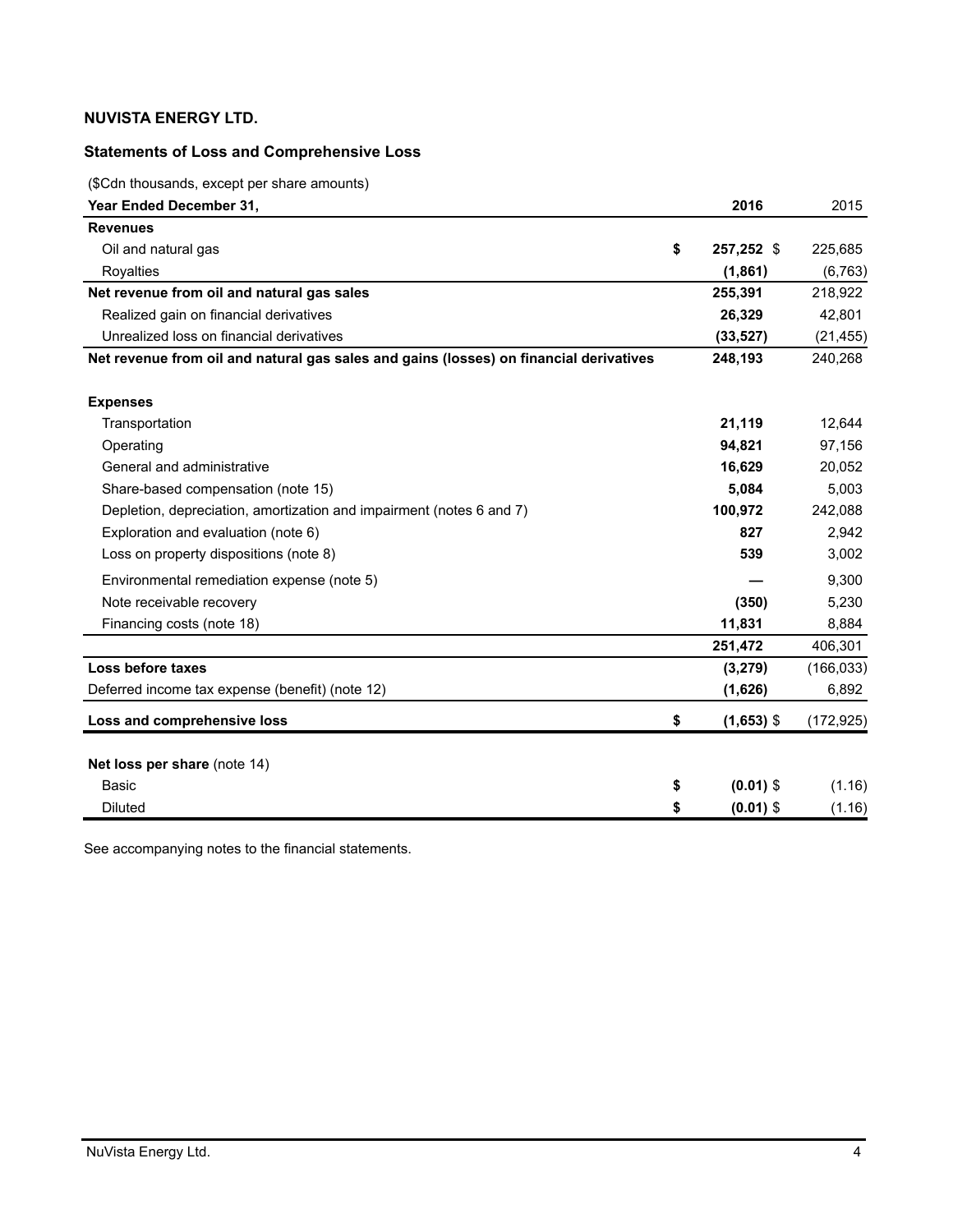# **Statements of Changes in Shareholders' Equity**

| (\$Cdn thousands)                                                                                                               |                       |            |
|---------------------------------------------------------------------------------------------------------------------------------|-----------------------|------------|
| Year Ended December 31,                                                                                                         | 2016                  | 2015       |
| <b>Share capital (note 13)</b>                                                                                                  |                       |            |
| Balance, January 1                                                                                                              | \$<br>1,140,170 \$    | 1,029,017  |
| Issued for cash on offering of common shares                                                                                    | 103,510               | 90,000     |
| Issued for cash on offering of flow-through common shares, net of implied<br>premium of $$1.6$ million ( $2015 - $1.1$ million) | 20,003                | 20,861     |
| Issued for cash on exercise of stock options                                                                                    | 4.640                 | 2,927      |
| Contributed surplus transferred on exercise of stock options                                                                    | 1,592                 | 1,005      |
| Conversion of restricted share awards                                                                                           | 897                   | 80         |
| Share issue costs, net of deferred tax benefit of \$nil (2015 - \$1.2 million)                                                  | (4,824)               | (3,720)    |
| Balance, end of period                                                                                                          | \$<br>1,265,988 \$    | 1,140,170  |
| <b>Contributed surplus</b>                                                                                                      |                       |            |
| Balance, January 1                                                                                                              | \$<br>44,576 \$       | 40,812     |
| Share-based compensation                                                                                                        | 4,714                 | 4,849      |
| Transfer to share capital on exercise of stock options                                                                          | (1,592)               | (1,005)    |
| Conversion of restricted share awards                                                                                           | (897)                 | (80)       |
| Balance, end of period                                                                                                          | \$<br>46,801 \$       | 44,576     |
|                                                                                                                                 |                       |            |
| <b>Deficit</b>                                                                                                                  |                       |            |
| Balance, January 1                                                                                                              | \$<br>$(555, 107)$ \$ | (382, 182) |
| Net earnings (loss)                                                                                                             | (1,653)               | (172, 925) |
| Balance, end of period                                                                                                          | \$<br>$(556, 760)$ \$ | (555, 107) |
| Total shareholders' equity                                                                                                      | \$<br>756,029 \$      | 629,639    |

See accompanying notes to the financial statements.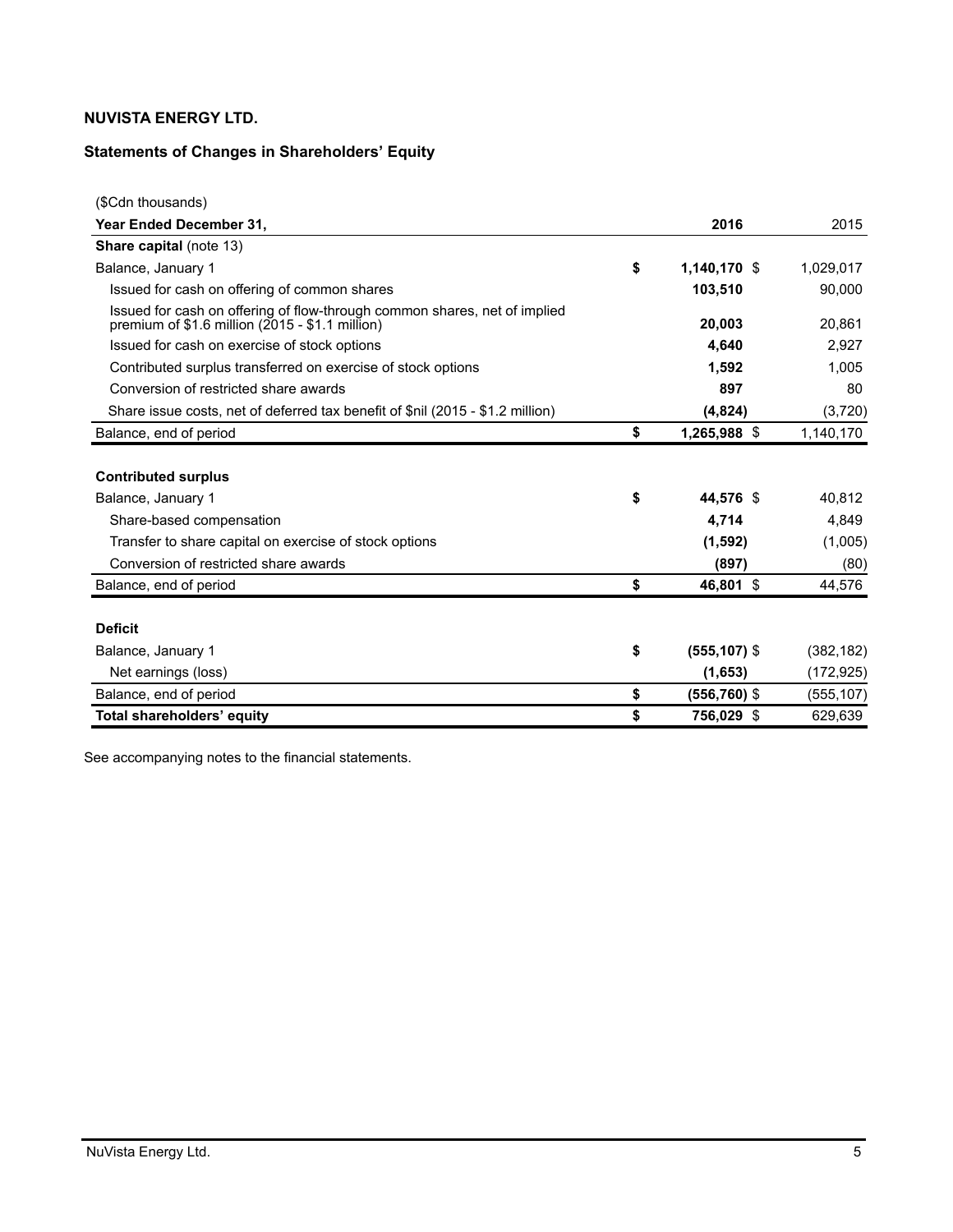# **Statements of Cash Flows**

| (\$Cdn thousands)                                          |                    |            |
|------------------------------------------------------------|--------------------|------------|
| Year ended December 31,                                    | 2016               | 2015       |
| Cash provided by (used in)                                 |                    |            |
| <b>Operating activities</b>                                |                    |            |
| Net income (loss)                                          | \$<br>$(1,653)$ \$ | (172, 925) |
| Items not requiring cash from operations:                  |                    |            |
| Depletion, depreciation, amortization and impairment       | 100,972            | 242,088    |
| Exploration and evaluation                                 | 827                | 2,942      |
| Loss on property dispositions                              | 539                | 3,002      |
| Share-based compensation (note 15)                         | 3,834              | 4,620      |
| Unrealized loss on financial derivatives                   | 33,527             | 21,455     |
| Deferred income tax expense (benefit)                      | (1,626)            | 6,892      |
| Accretion (note 11)                                        | 1,771              | 2,385      |
| Asset retirement expenditures (note 11)                    | (10, 791)          | (8,839)    |
| Change in non-cash working capital                         | (649)              | 9,783      |
|                                                            | 126,751            | 111,403    |
| <b>Financing activities</b>                                |                    |            |
| Issue of share capital, net of share issue costs           | 124,954            | 109,968    |
| Increase (decrease) in long-term debt                      | (196, 733)         | 24,764     |
| Issuance of senior unsecured notes, net of financing costs | 66,893             |            |
|                                                            | (4,886)            | 134,732    |
| <b>Investing activities</b>                                |                    |            |
| Property, plant and equipment expenditures                 | (187, 363)         | (257, 358) |
| Exploration and evaluation expenditures                    | (1,698)            | (15, 884)  |
| Property acquisitions                                      | (3, 133)           | (6, 323)   |
| Proceeds on property dispositions (note 8)                 | 75,983             | 26,858     |
| Change in non-cash working capital                         | (313)              | 6,572      |
|                                                            | (116, 524)         | (246, 135) |
| Change in cash and cash equivalents                        | 5,341              |            |
| Cash and cash equivalents, balance January 1               |                    |            |
| Cash and cash equivalents, end of period                   | \$<br>5,341 \$     |            |
| Cash interest paid                                         | \$<br>$9,464$ \$   | 6,855      |

See accompanying notes to the financial statements.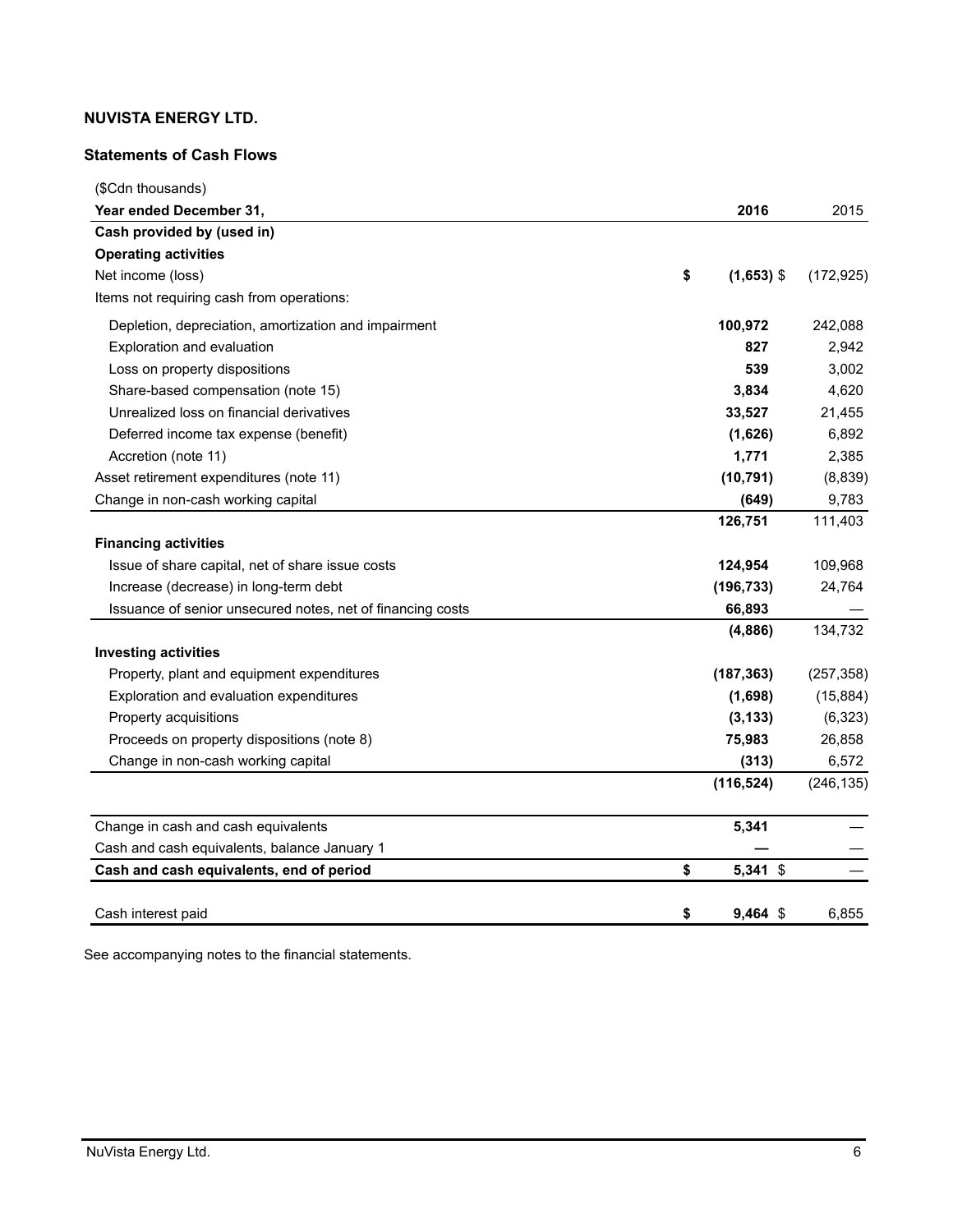# **NUVISTA ENERGY LTD. NOTES TO THE FINANCIAL STATEMENTS**

Year ended December 31, 2016 with comparative figures for 2015. All tabular amounts are in thousands of Canadian dollars, except share and per share amounts, unless otherwise stated.

# **1. Corporate information**

NuVista Energy Ltd. ("NuVista" or the "Company") is a Canadian publicly traded company incorporated in the province of Alberta. The Company is an oil and natural gas company actively engaged in the exploration, development and production of oil and natural gas reserves in the Western Canadian Sedimentary Basin. NuVista's primary focus is on the scalable and repeatable condensate-rich Montney formation in the Alberta Deep Basin.

The address of the Company's head office is 3500, 700 – 2nd Street S.W., Calgary, Alberta, Canada, T2P 2W2.

# **2. Basis of preparation**

(a) Statement of compliance

The financial statements have been prepared in accordance with International Financial Reporting Standards ("IFRS"). These accounting policies have been applied consistently for all periods presented in these financial statements.

These financial statements were approved and authorized for issuance by the Board of Directors on March 7, 2017.

(b) Basis of measurement

These financial statements have been prepared on the historical cost basis, except for derivative financial instruments that have been measured at fair value with the changes in fair value recorded in net earnings.

(c) Functional and presentation currency

These financial statements are presented in Canadian dollars, which is also the functional currency of the Company.

(d) Use of estimates and judgments

The preparation of the financial statements requires management to make judgments, estimates and assumptions that affect the application of accounting policies and the reported amounts of assets, liabilities, income and expenses. Actual results may differ from these estimates. Estimates and underlying assumptions are reviewed on an ongoing basis. Revisions to accounting estimates are recognized in the year in which the estimates are revised and in any future years affected.

The following are critical judgments that management has made in the process of applying accounting policies that have the most significant effect on the financial statements:

(i) Cash generating units

Cash generating units ("CGUs") are defined as the lowest grouping of integrated assets that generate identifiable cash inflows that are largely independent of the cash inflows of other assets or group of assets. The classification of assets into CGUs requires significant judgment and interpretations with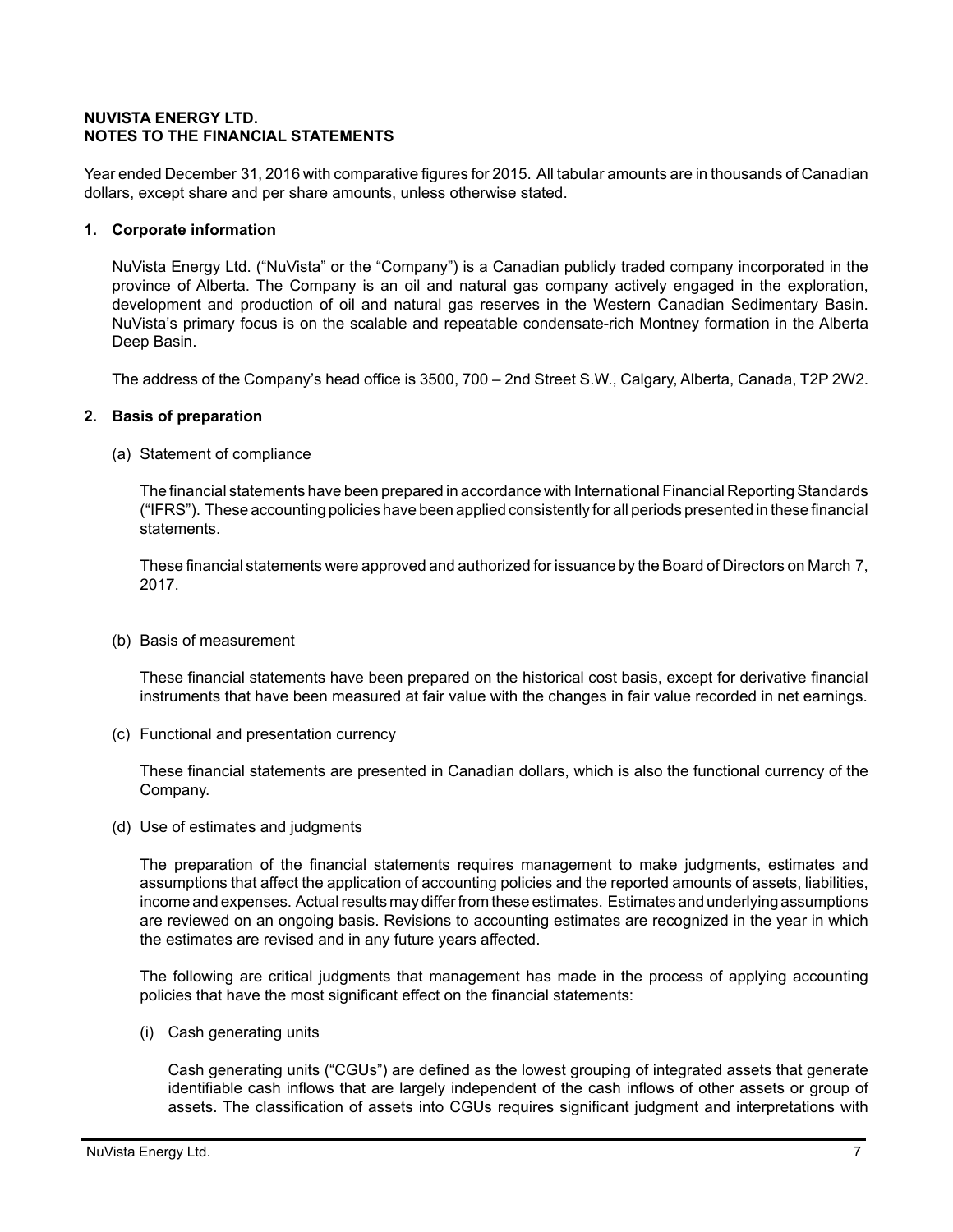respect to the integration between assets, the existence of active markets, external users, shared infrastructures and the way in which management monitors the Company's operations.

(ii) Impairment indicators

Judgments are required to assess when impairment indicators exist and impairment testing is required. In determining the recoverable amount of assets, in the absence of quoted market prices, impairment tests are based on estimates of reserves, production rates, future oil and natural gas prices, future costs, discount rates and other relevant assumptions.

(iii) Exploration and evaluation assets

The application of the Company's accounting policy for exploration and evaluation assets requires management to make certain judgments in determining whether it is likely that future economic benefits exist when activities have not reached a stage where technical feasibility and commercial viability can be reasonably determined.

The following are key estimates and their assumptions made by management affecting the measurement of balances and transactions in the financial statements:

(iv) Reserve estimates

Oil and natural gas reserves are used in the calculation of depletion, impairment and impairment reversals. Reserve estimates are based on engineering data, estimated future prices and costs, expected future rates of production and the timing of future capital expenditures, all of which are subject to many uncertainties and interpretations. The Company expects that, over time, its reserve estimates will be revised upward or downward based on updated information such as the results of future drilling, testing and production levels and changes in commodity prices.

(v) Asset retirement obligations

Asset retirement obligations are recognized for the future decommissioning and restoration of property, plant and equipment. These obligations are based on estimated costs, which take into account the anticipated method and extent of restoration and technological advances. Actual costs are uncertain and estimates can vary as a result of changes to relevant laws and regulations, the emergence of new technology, operating experience and prices. The expected timing of future decommissioning and restoration may change due to certain factors, including reserve life. Changes to assumptions related to future expected costs, discount rates and timing may have a material impact on the amounts presented.

(vi) Accrued environmental remediation liabilities

The provision for accrued environmental remediation liabilities contains significant estimates and judgments about the scope, timing and costs of the work that will be required. The assumptions and estimates used are based on the current date and are subject to revision in the future as further information becomes available to the Company.

(vii) Income taxes

Tax interpretations, regulations and legislation in the various jurisdictions in which the Company and its subsidiaries operate are subject to change. The deferred tax asset or liability is based on estimates as to the timing of the reversal of temporary differences, substantively enacted tax rates and the likelihood of assets being realized.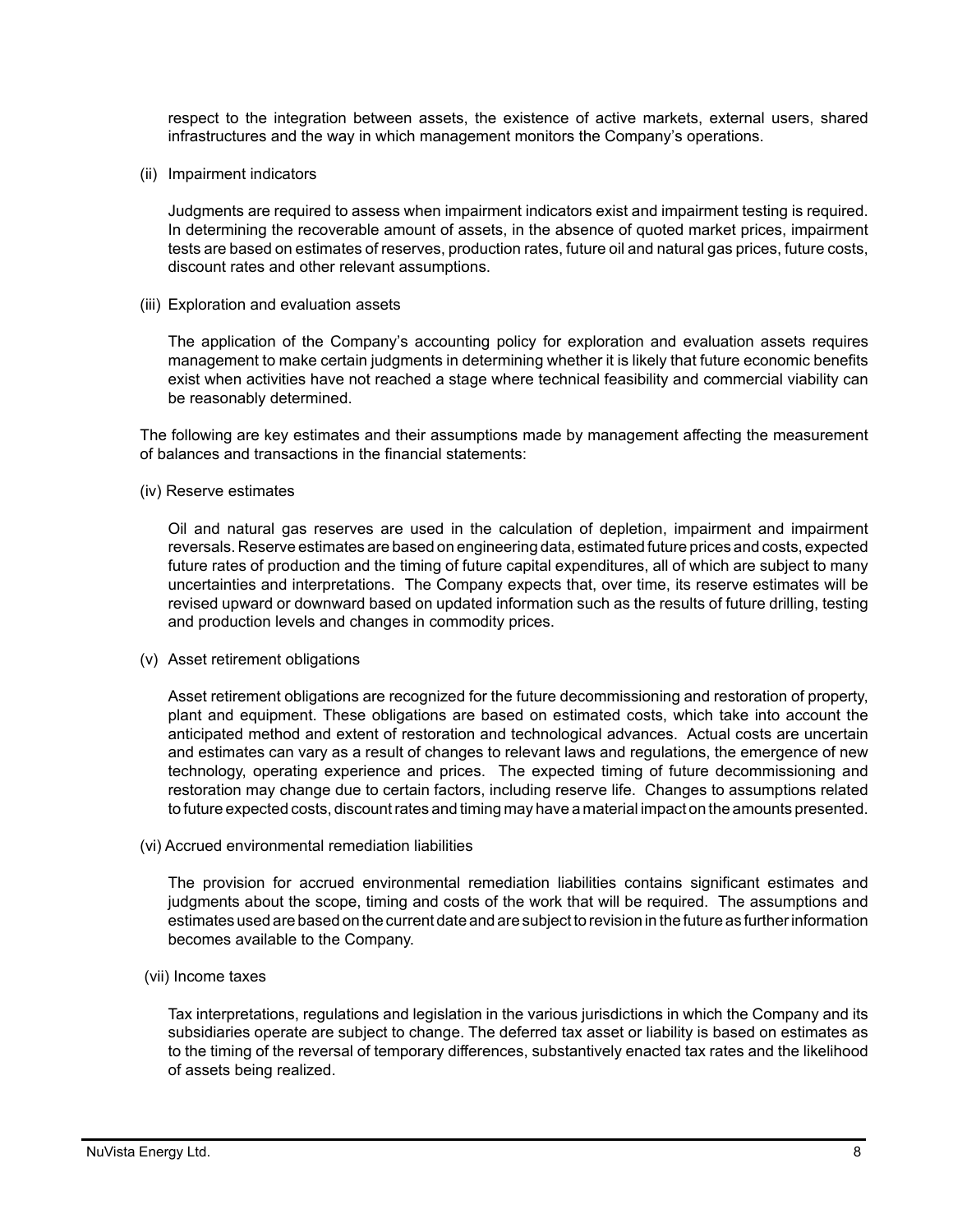#### (viii) Foreign currency

Monetary assets and liabilities denominated in foreign currencies are translated to Canadian dollars at the period end exchange rate. Non-monetary assets and liabilities denominated in foreign currencies that are measure at fair value are translated to the functional currency at the exchange rate at the date that the fair value was determined. Foreign currency differences arising on translation are recognized in profit or loss.

# **3. Significant accounting policies**

(a) Cash and cash equivalents

Cash and cash equivalents are comprised of cash and short-term investments that are highly liquid in nature and have an original maturity date of three months or less.

(b) Joint arrangements

A portion of exploration, development and production activities are conducted jointly with others and, accordingly, the Company only reflects its proportionate interest of the assets, liabilities, revenues, expenses and cash flows. The Company does not have any joint arrangements that are structured through a separate vehicle.

(c) Exploration and evaluation assets

Exploration and evaluation ("E&E") expenditures are initially capitalized within "Exploration and evaluation assets". E&E costs may include the costs of acquiring licenses, technical services and studies, seismic acquisition, exploration drilling and testing costs and directly attributable general and administrative costs. Costs incurred prior to having obtained the legal right to explore an area are charged to net earnings as exploration and evaluation expenditures in the period in which they are incurred.

E&E assets are not depreciated. These costs are accumulated and are carried forward until technical feasibility and commercial viability of the area is determined or the assets are determined to be impaired. Technical feasibility and commercial viability are met when the Company has determined that an E&E asset will be developed, as evidenced by the classification of proved or probable reserves and the appropriate internal and external approvals.

E&E assets are assessed for impairment if: (i) sufficient data exists to determine technical feasibility and commercial viability; and (ii) facts and circumstances suggest that the carrying amount exceeds the recoverable amount. The recoverable amount of an asset is defined as the higher of fair value less costs to sell and value in use. E&E assets are tested for impairment at the operating segment level.

If proved and/or probable reserves have been discovered, E&E assets are first tested for impairment prior to the reclassification to property, plant and equipment. The carrying value, after any impairment loss, of the relevant E&E assets and associated undeveloped land is then reclassified as development and production assets within property, plant and equipment.

Any impairment loss on E&E assets, unsuccessful E&E costs and the cost of undeveloped land that has expired are charged to net earnings as exploration and evaluation expense.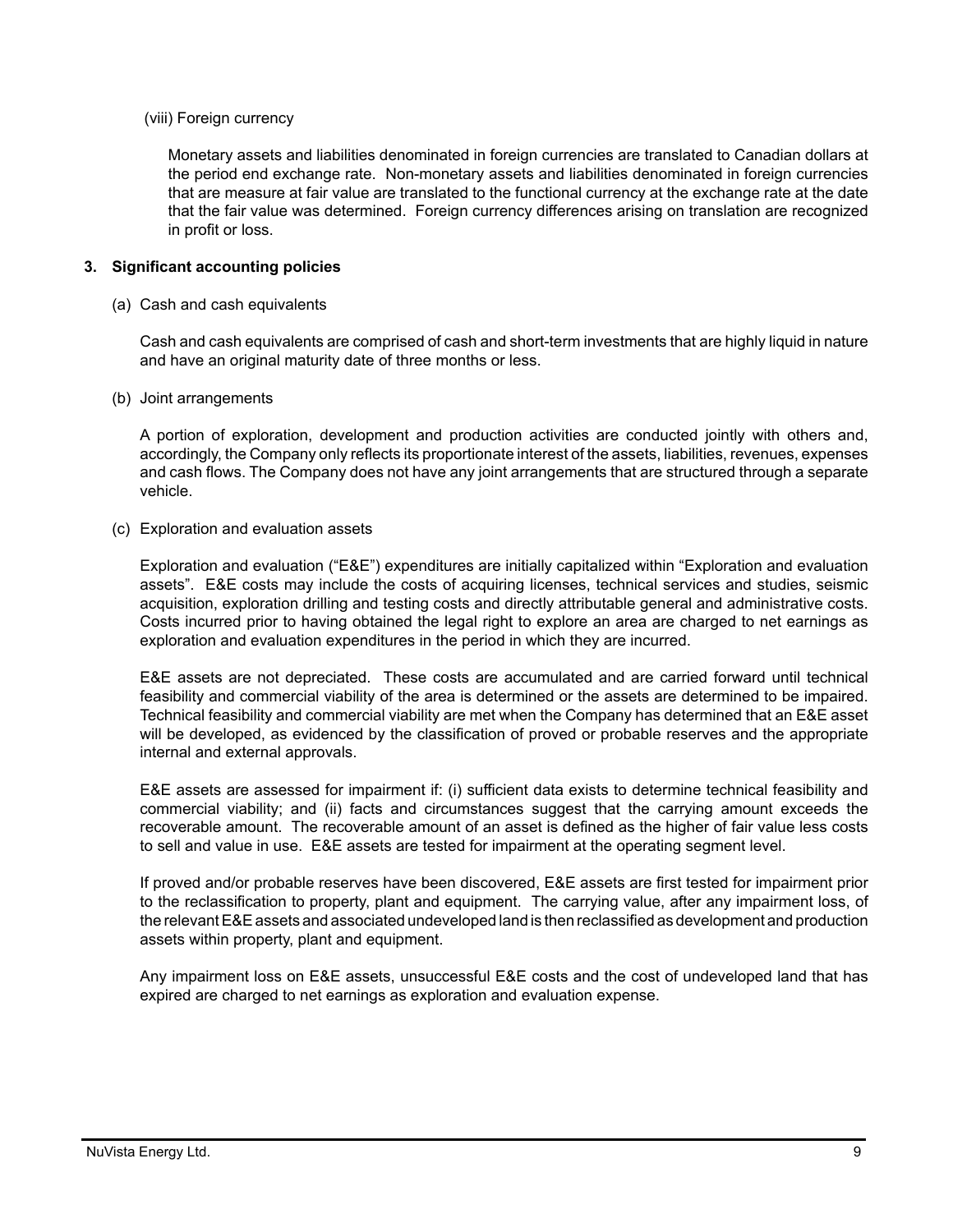# (d) Development and production assets

Items of property, plant and equipment which include oil and gas development and production assets and corporate assets are measured at cost less accumulated depletion, depreciation, amortization and impairment. Development and production assets are accumulated on an area-by-area basis and represent the cost of developing the commercial reserves discovered and bringing them into production, together with the E&E expenditures incurred in finding commercial reserves transferred from E&E assets as outlined above.

Costs incurred subsequent to the determination of technical feasibility and commercial viability and the costs of replacing parts of property, plant and equipment are recognized as oil and natural gas assets only when they increase the future economic benefits embodied in the specific asset to which they relate. All other expenditures are recognized in net earnings as incurred. Such capitalized oil and natural gas assets generally represent costs incurred in developing proved and/or probable reserves and bringing in or enhancing production from such reserves. The carrying amount of any replaced or sold component is derecognized. The costs of the day-to-day servicing of property, plant and equipment are recognized in net earnings as incurred.

# (e) Impairment

An impairment test is performed when events and circumstances arise, at each reporting date, that indicate that the carrying value of a development and production asset may exceed its recoverable amount. The carrying value is compared against the expected recoverable amount of the asset, defined as the greater of fair value less costs to sell and its value in use. Fair value less costs to sell is determined as the amount that would be obtained for the sale of a CGU in an arm's length transaction between knowledgeable and willing parties. Fair value less costs to sell may be determined by using discounted future net cash flows of proved and probable reserves using forecast prices and costs including expansion prospects and its eventual disposal, using assumptions that an independent market participant may take into account. Value in use is determined by estimating the present value of the future net cash flows expected to be derived from the continued use of the asset. If any indications of impairment exist, the Company performs an impairment test related to the assets. Individual assets or areas are grouped for impairment assessment purposes into CGU's, which are the lowest level at which there are identifiable cash inflows that are largely independent of the cash inflows of other groups of assets.

Where the carrying amount of a CGU exceeds its recoverable amount, the CGU is considered impaired and is written down to its recoverable amount. The impairment loss is recorded within depletion, depreciation, amortization and impairment expense in net earnings. Impairments are reversed when events or circumstances give rise to changes in the estimate of the recoverable amount since the period the impairment was recorded. An impairment loss is reversed only to the extent that the CGU's carrying amount does not exceed the carrying amount that would have been determined, net of depletion, if no impairment loss had been recognized.

#### (f) Depletion, depreciation, amortization

The costs of development and production assets are depleted using the unit-of-production method by reference to the ratio of production in the period to the related proved and probable reserves, taking into account estimated future development costs necessary to bring those reserves into production and the estimated salvage value of the assets at the end of their useful lives. Future development costs are estimated by taking into account the level of development required to produce the reserves. These estimates are reviewed by independent reserve engineers annually.

Other property, plant and equipment are stated at cost less accumulated depletion, depreciation, amortization and any impairment in value. When significant parts of an item of property, plant and equipment have different useful lives, they are accounted for as separate items (major components) and depreciated over their useful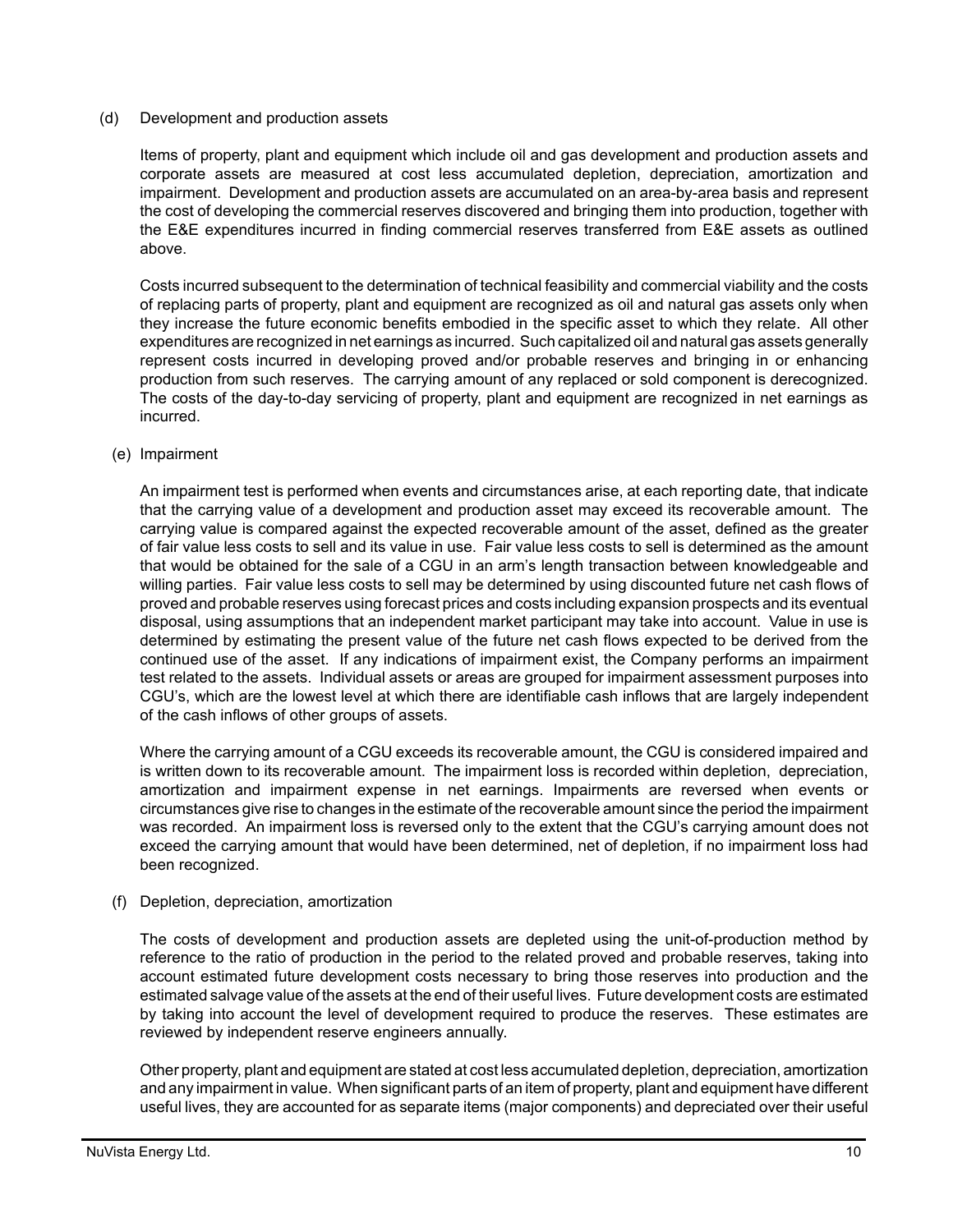lives. Costs associated with workovers are depreciated over two years and plant turnarounds and overhauls are depreciated over five years. Corporate assets are depreciated on a straight line basis over the useful life of the related assets. The assets' useful lives and residual values are assessed on an annual basis and, if necessary, changes in useful lives are accounted for prospectively.

(g) Asset purchases and disposals

Transactions involving the purchase of an individual area, or a group of areas, that do not qualify as a business combination, are treated as asset purchases irrespective of whether the specific transactions involved the transfer of the areas directly or the transfer of an incorporated entity. Accordingly, no goodwill arises and the consideration is allocated to the assets and liabilities purchased on an appropriate basis.

Proceeds on disposition are compared to the carrying value of the specific exploration and evaluation assets, development and production assets and asset retirement obligations disposed and any surplus or shortfall is recorded as a gain or loss on disposal in net earnings.

(h) Asset exchange transactions

Asset exchange transactions for development and production assets are measured at the fair value of the asset acquired and the assets given up are measured at the carrying amount. Gains and losses are recorded in net earnings in the period incurred.

(i) Assets held for sale

Non-current assets are classified as held for sale if their carrying amounts will be recovered through a sale transaction rather than through continuing use. This condition is met when the sale is highly probable and the asset is available for immediate sale in its present condition. Non-current assets classified as held for sale are measured at the lower of the carrying amount and fair value less costs to sell, with impairments recognized in net earnings in the period measured. Non-current assets held for sale are presented in current assets within the statement of financial position. Assets held for sale are not depleted or depreciated. When the criteria for classification as assets held for sale are no longer met, amounts are reclassified from current assets to property, plant and equipment and the current liabilities are reclassified to asset retirement obligations.

(j) Business combinations

Determining whether an acquisition meets the definition of a business combination or represents an asset purchase requires judgment on a case by case basis. Business combinations are accounted for using the acquisition method. The acquired identifiable assets and liabilities are measured at their fair value at the date of acquisition, with limited exceptions. Any excess of the purchase price over the recognized amount (generally the fair value) of the net assets acquired is recognized as goodwill. Any deficiency of the purchase price below the recognized amount of the net assets acquired is recorded as a bargain purchase gain in net earnings. Associated transactions costs are expensed when incurred.

(k) Asset retirement obligations

The Company recognizes a liability in the period in which it has a present and legal or constructive liability and a reasonable estimate of the amount can be made. On a periodic basis, the Company reviews these estimates and changes, if any, are applied prospectively. An obligation is recognized for the estimated cost of abandonment and site restoration, by discounting expected future cash flows required to settle the obligation using a risk free rate, with a corresponding amount capitalized as asset retirement costs in property, plant and equipment. These asset retirement costs are subsequently depleted on a unit-of-production basis over the life of the proved and probable reserves. The obligation is adjusted each reporting period to reflect the passage of time and changes to the estimated future cash flows underlying the obligation. The increase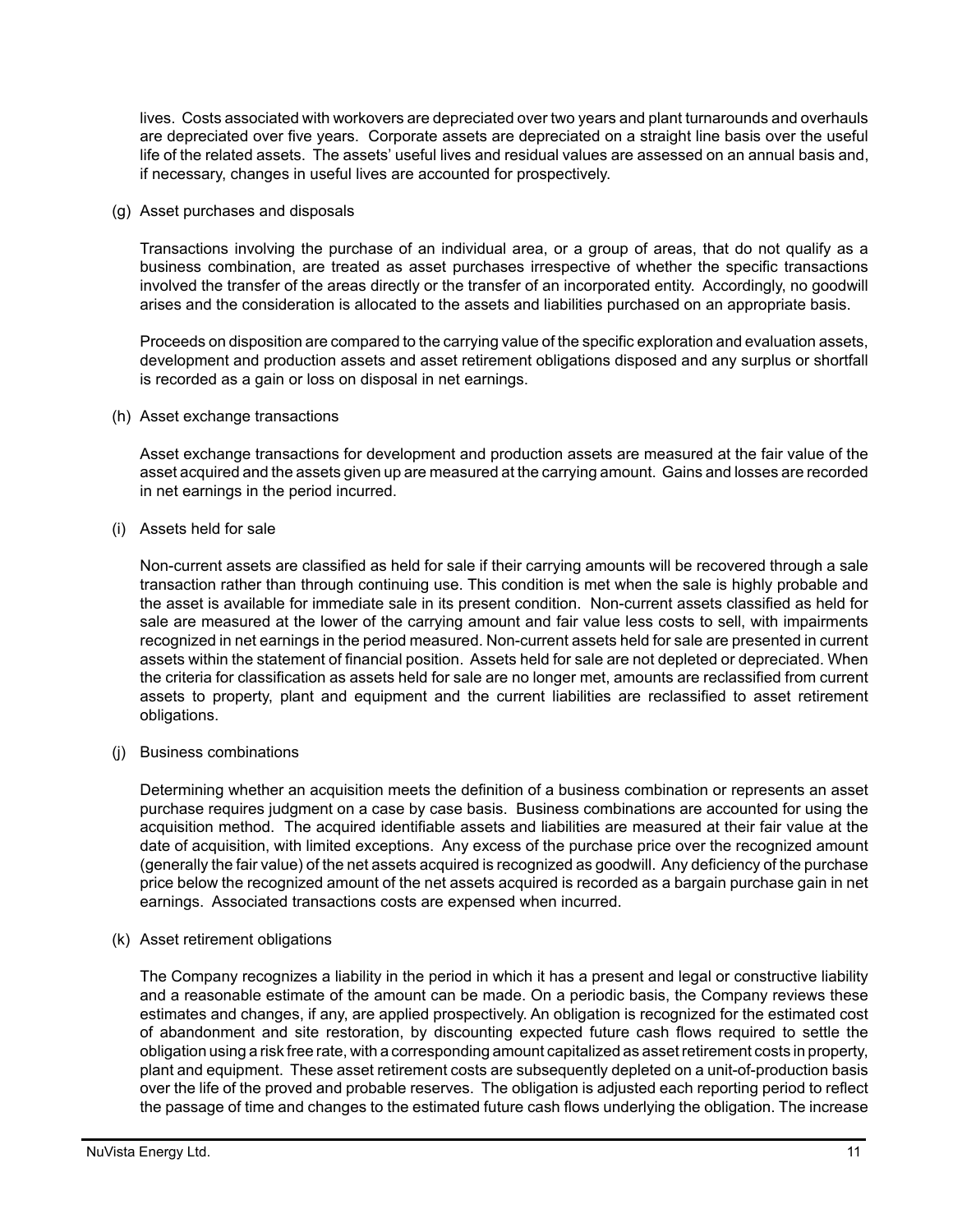in the obligation due to the passage of time is recognized as accretion expense and changes in the estimated future cash flows are capitalized. Actual costs incurred upon settlement of the obligations are charged against the liability.

(l) Revenue recognition

Revenue from the sale of crude oil, natural gas, condensate and natural gas liquids is recorded when the significant risks and rewards of ownership of the product is transferred to the buyer which is usually when legal title passes to the external party. Revenue is measured at the fair value of the consideration received or receivable.

(m) Transportation

Transportation expenses include costs incurred to transport crude oil, natural gas, condensate and natural gas liquids from the wellhead to the point of title transfer.

- (n) Financial instruments
	- (i) Non-derivative financial instruments

Financial instruments are measured at fair value on initial recognition of the instrument. Measurement in subsequent periods depends on whether the financial instrument has been classified as "fair value through profit or loss", "loans and receivables", "available-for-sale", "held-to-maturity", or "other financial liabilities" as defined by the accounting standard. Financial assets and financial liabilities at "fair value through profit or loss" are either classified as "held for trading" or "designated at fair value through profit or loss" and are measured at fair value with changes in those fair values recognized in net earnings. Financial assets classified as "loans and receivables", "held-to-maturity", and "other financial liabilities" are measured at amortized cost using the effective interest method of amortization. Financial assets classified as "available-for-sale" are measured at fair value, with changes in fair value recognized in other comprehensive income.

Financial assets, excluding derivative instruments, are classified as "loans and receivables". Financial liabilities, excluding derivative instruments, are classified as "other financial liabilities". All derivative instruments are classified as "fair value through profit or loss".

(ii) Derivative financial instruments

The Company has entered into certain financial derivative contracts in order to manage the exposure to market risks from fluctuations in commodity prices. These instruments are not used for trading or speculative purposes. The Company has not designated its financial derivative contracts as effective accounting hedges, and has not applied hedge accounting, even though the Company considers all commodity contracts to be economic hedges. As a result, all financial derivative contracts are classified as fair value through profit or loss and are recorded on the statement of financial position at fair value. Transaction costs are recognized in net earnings when incurred. Subsequent to initial recognition, derivatives are measured at fair value, and changes therein are recognized in net earnings.

The Company has accounted for its forward physical delivery sales contracts, which were entered into and continue to be held for the purpose of receipt or delivery of non-financial items, in accordance with its expected purchase, sale or usage requirements as executory contracts. As such, these contracts are not considered to be derivative financial instruments and have not been recorded at fair value on the statement of financial position. Realized gains or losses from natural gas and oil commodity physical delivery sales contracts are recognized in oil and natural gas revenue as the contracts are settled.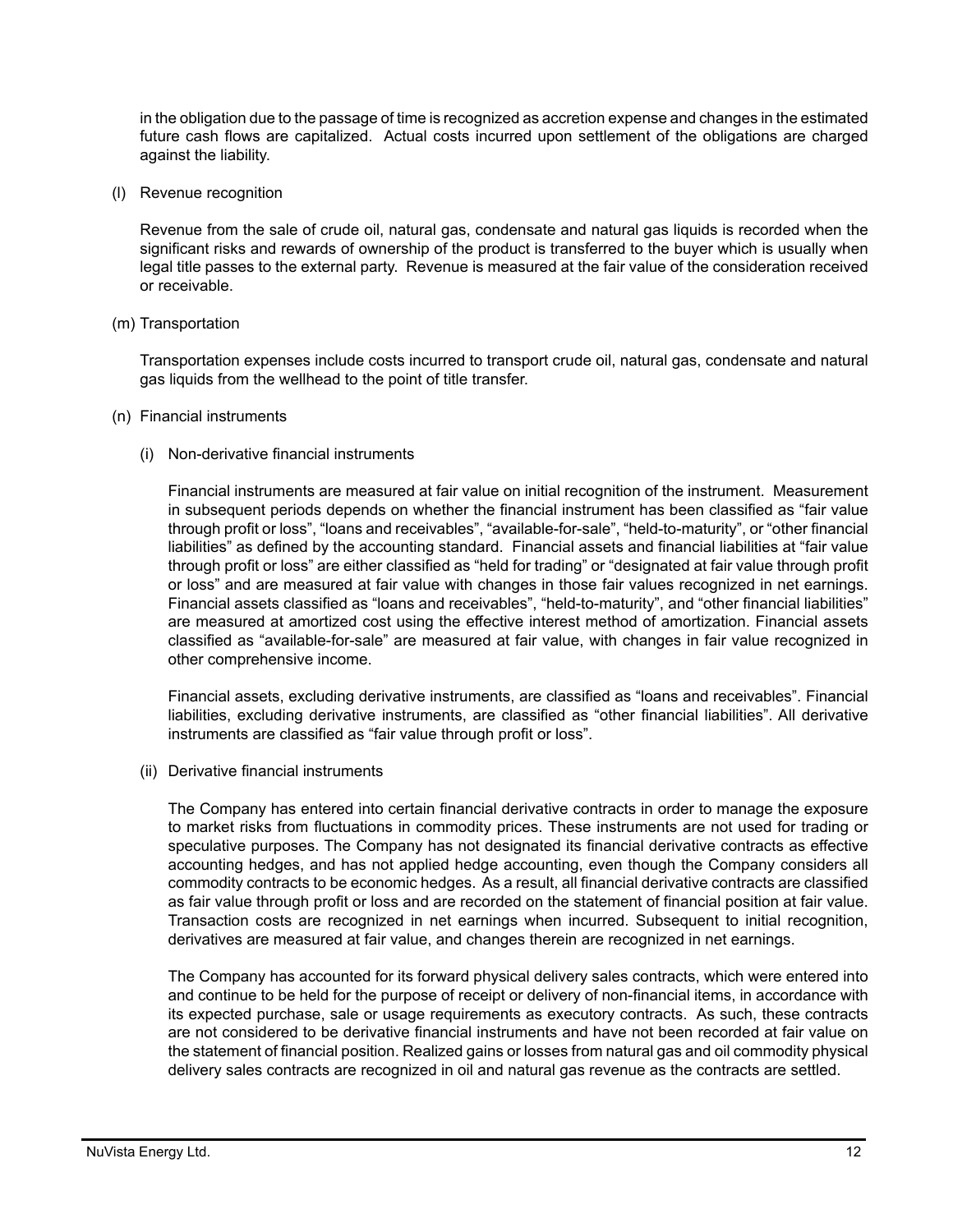Embedded derivatives are separated from the host contract and accounted for separately if the economic characteristics and risks of the host contract and the embedded derivative are not closely related, a separate instrument with the same terms as the embedded derivative would meet the definition of a derivative, and the combined instrument is not measured at fair value through profit or loss. Changes in the fair value of separable embedded derivatives are recognized in net earnings.

(o) Share capital

Common shares are classified as equity. Incremental costs directly attributable to the issue of common shares and share options are recognized as a deduction from equity, net of any tax effects.

(p) Share-based compensation

The Company has four types of incentive plans: stock options, restricted stock units ("RSU"), Director deferred share unit ("DSU") plan, and restricted share awards ("RSA") that may be granted to directors, officers and employees.

The Company's stock option plan provides the stock option holder with the right to purchase common shares. The Company uses the fair value method for valuing stock option grants using the Black-Scholes option pricing model. Under this method, the compensation cost attributable to all share options granted is measured at fair value at the grant date and expensed over the vesting period to share-based compensation expense with a corresponding increase to contributed surplus. Upon the exercise of stock options, consideration received together with the amount previously recognized in contributed surplus is recorded as an increase to share capital. A forfeiture rate is estimated on the grant date and is subsequently adjusted each period to reflect the actual number of options that are expected to vest.

The Company's RSU plan entitles participants to receive cash based on the Company's share price at the time of vesting. A liability for expected cash payments is accrued over the vesting period based on the market price of the Company's common shares. Compensation expense is recorded in net earnings as share-based compensation expense.

The Company's DSU plan entitles participants to receive cash based on the Company's share price at the time of retirement. A liability for expected cash payments is accrued over the life of the DSUs based on the market price of the Company's common shares. Compensation expense is recorded in net earnings as share-based compensation expense.

The RSA incentive plan allows a holder of the RSA to receive common shares upon vesting. The Company uses the fair value method for valuing RSA grants using the Black-Scholes option pricing model. This fair value is recognized as share-based compensation expense over the vesting period with a corresponding increase to contributed surplus. The amount of the compensation expense is reduced by an estimated forfeiture rate determined at the date of the grant. Upon vesting of the RSAs, the previously recognized value in contributed surplus will be recorded as an increase to share capital.

(q) Income taxes

Income tax expense represents the sum of the tax currently payable and the deferred tax. Current tax is the expected tax payable on the taxable income for the year, using tax rates enacted or substantively enacted at the reporting date, and any adjustment to tax payable in respect of previous years.

Deferred tax is recognized on the temporary differences between the carrying amounts of assets and liabilities for financial reporting purposes and the amounts used for taxation purposes. Deferred tax is measured at the tax rates that are expected to be applied to temporary differences when they reverse, based on the laws that have been enacted or substantively enacted by the reporting date.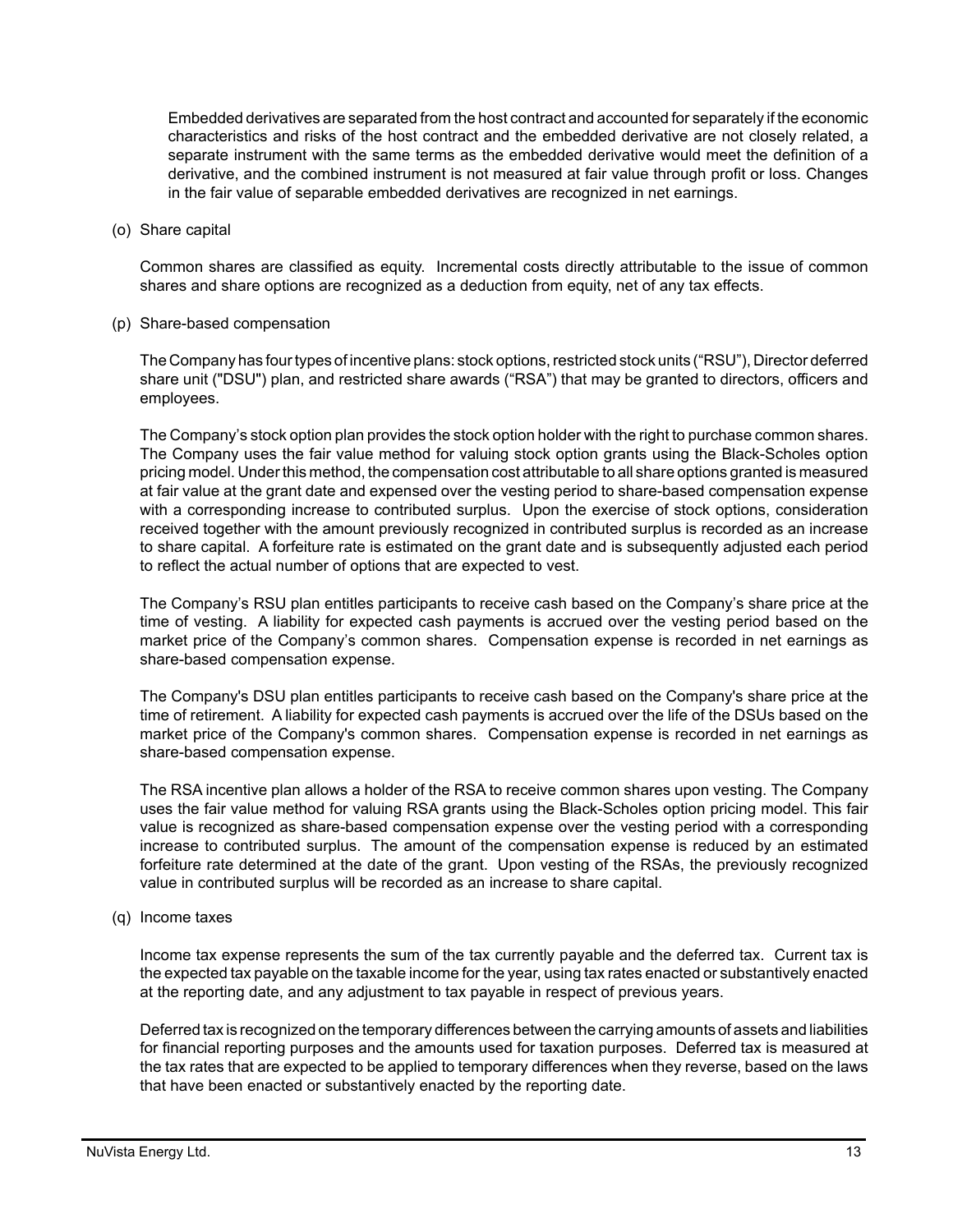A deferred tax asset is recognized to the extent that it is probable that future taxable profits will be available against which the temporary difference can be utilized. Deferred tax assets are reviewed at each reporting date and are reduced to the extent that it is no longer probable that the related tax benefit will be realized. Deferred income tax assets and liabilities are netted in certain circumstances.

Deferred income tax expense is recognized in the statement of earnings except to the extent that it relates to items recognized directly in equity, in which case it is recognized in equity.

#### (r) Flow-through shares

The Company finances a portion of its exploration and development activities through the issuance of flowthrough shares. The resource expenditure deductions for income tax purposes related to exploratory and development activities are renounced to investors in accordance with tax legislation. Flow-through shares issued are recorded in share capital at the fair value of common shares on the date of issue. The premium received on issuing flow-through shares is initially recorded as other liabilities termed 'deferred premium on flow-through shares'. As qualifying expenditures are incurred, the premium is reversed and a deferred income tax liability is recorded. The net amount is then recognized as deferred income tax expense.

# (s) Earnings (loss) per share

Basic earnings per share is calculated by dividing the net earnings or losses attributable to common shareholders of the Company by the weighted average number of common shares outstanding during the period.

Diluted per share amounts reflect the potential dilution that could occur if securities or other contracts to issue common shares were exercised into common shares. The Company calculates the dilutive impact of common shares assuming the proceeds received from the pro forma exercise of in-the-money stock options and RSAs are used to purchase common shares at average market prices.

#### **4. New accounting policies**

#### Future accounting changes

Below is a brief description of new IFRS standards and amendments that are not yet effective and have not been applied in the preparation of these financial statements.

In April 2016, the IASB issued its final amendments to IFRS 15 *Revenue from Contracts with Customers*, which replaces IAS 18 *Revenue*, IAS 11 *Construction Contracts*, and related interpretations. IFRS 15 provides a single, principles-based five-step model to be applied to all contracts with customers. The standard requires an entity to recognize revenue to reflect the transfer of goods and services for the amount it expects to receive, when control is transferred to the purchaser. Disclosure requirements have also been expanded. The standard is required to be adopted either retrospectively or using a modified retrospective approach for annual periods beginning on or after January 1, 2018, with earlier adoption permitted. IFRS 15 will be applied by NuVista on January 1, 2018. The Company is currently in the process of reviewing its various revenue streams and underlying contracts with customers to determine the impact, if any, that the adoption of IFRS 15 will have on its financial statements, as well as the impact that adoption of the standard will have on disclosure.

In July 2014, the IASB issued IFRS 9, "Financial Instruments" to replace IAS 39, "Financial Instruments: Recognition and Measurement". The standard supersedes earlier versions of IFRS 9 and completes the IASB's project to replace *IAS 39 Financial Instruments: Recognition and Measurement*. IFRS 9 introduces a single approach to determine whether a financial asset is measured at amortized cost or fair value and replaces the multiple rules in IAS 39. The approach is based on how an entity manages its financial instruments in the context of its business model and the contractual cash flow characteristics of the financial assets. For financial liabilities, IFRS 9 retains most of the requirements of IAS 39; however, where the fair value option is applied to financial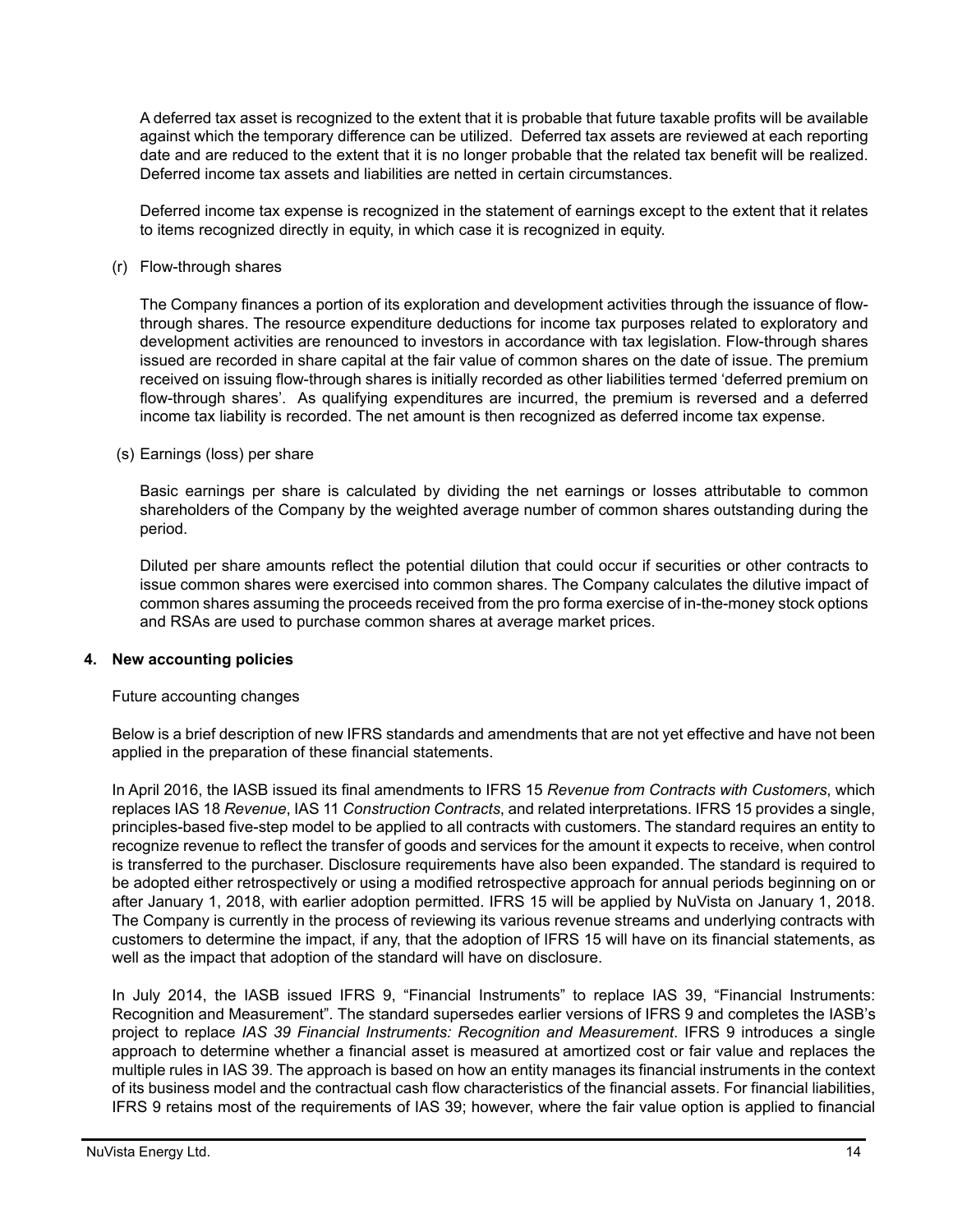liabilities, any change in fair value resulting from an entity's own credit risk is recorded in OCI rather than the statement of income, unless this creates an accounting mismatch. IFRS 9 also contains a new model to be used for hedge accounting. The Company does not currently apply hedge accounting to its risk management contracts and does not currently intend to apply hedge accounting to any of its existing risk management contracts on adoption of IFRS 9. The standard will come into effect for annual periods beginning on or after January 1, 2018, with earlier adoption permitted. IFRS 9 will be applied on a retrospective basis by NuVista on January 1, 2018. The Company is evaluating the impact this standard may have on the financial statements, as well as the impact that adoption of the standard will have on disclosure.

In January 2016, the IASB issued IFRS 16 "Leases" which replaces IAS 17 "Leases". For lessees applying IFRS 16, a single recognition and measurement model for leases would apply, with required recognition of assets and liabilities for most leases. The standard will come into effect for annual periods beginning on or after January 1, 2019, with earlier adoption permitted if the entity is also applying for IFRS 15 "Revenue from Contracts with Customers". IFRS 16 will be applied by NuVista on January 1, 2019 and the Company is currently evaluating the impact the standard may have on the financial statements, as well as the impact that adoption of the standard will have on disclosure.

# **5. Accrued environmental remediation liabilities**

|                                   | 2016     | 2015    |
|-----------------------------------|----------|---------|
|                                   |          |         |
| Balance, January 1                | 4,790 \$ |         |
| Environmental remediation expense |          | 9,300   |
| Remediation costs incurred        | (3,944)  | (4,510) |
| Balance, end of period            | 846 \$   | 4,790   |

During the third quarter of 2015, the Company identified a leak in a remote pipeline carrying oil emulsion in the non core area of Northwest Alberta. The pipeline was immediately shut down and the Company's emergency response plan was activated. The Company's insurers have been notified and are currently evaluating to determine if this is an insurable event. The Company recorded \$9.3 million in environmental remediation expense in the December 31, 2015 year end financial statements, which is the current best estimate of the total cost of remediation. To date, \$8.5 million has been spent. It is anticipated that the majority of the remaining remediation will occur in 2017.

# **6. Exploration and evaluation assets**

|                                                     | 2016            | 2015      |
|-----------------------------------------------------|-----------------|-----------|
| Balance, January 1                                  | \$<br>83,291 \$ | 98,906    |
| Additions                                           | 1,698           | 15,884    |
| Acquisitions                                        | 1,001           | 6,323     |
| <b>Dispositions</b>                                 | (1, 360)        | (7, 198)  |
| Capitalized share-based compensation                | 766             | 6         |
| Transfers to property, plant and equipment (note 7) | (8, 813)        | (20, 900) |
| Expiries (exploration and evaluation expense)       | (827)           | (2,942)   |
| Impairment                                          | (2,089)         | (6,788)   |
| Balance, end of period                              | 73,667 \$       | 83,291    |

At December 31, 2016, there were indicators of impairment in NuVista's Shallow Gas Alberta CGU that the carrying amount of exploration and evaluation assets ("E&E") is not likely to be recovered and an impairment test was performed on this CGU. E&E assets were evaluated by comparing carrying amounts to the fair value less costs to sell based on trailing twelve month land sales prices in the areas in which the Company owns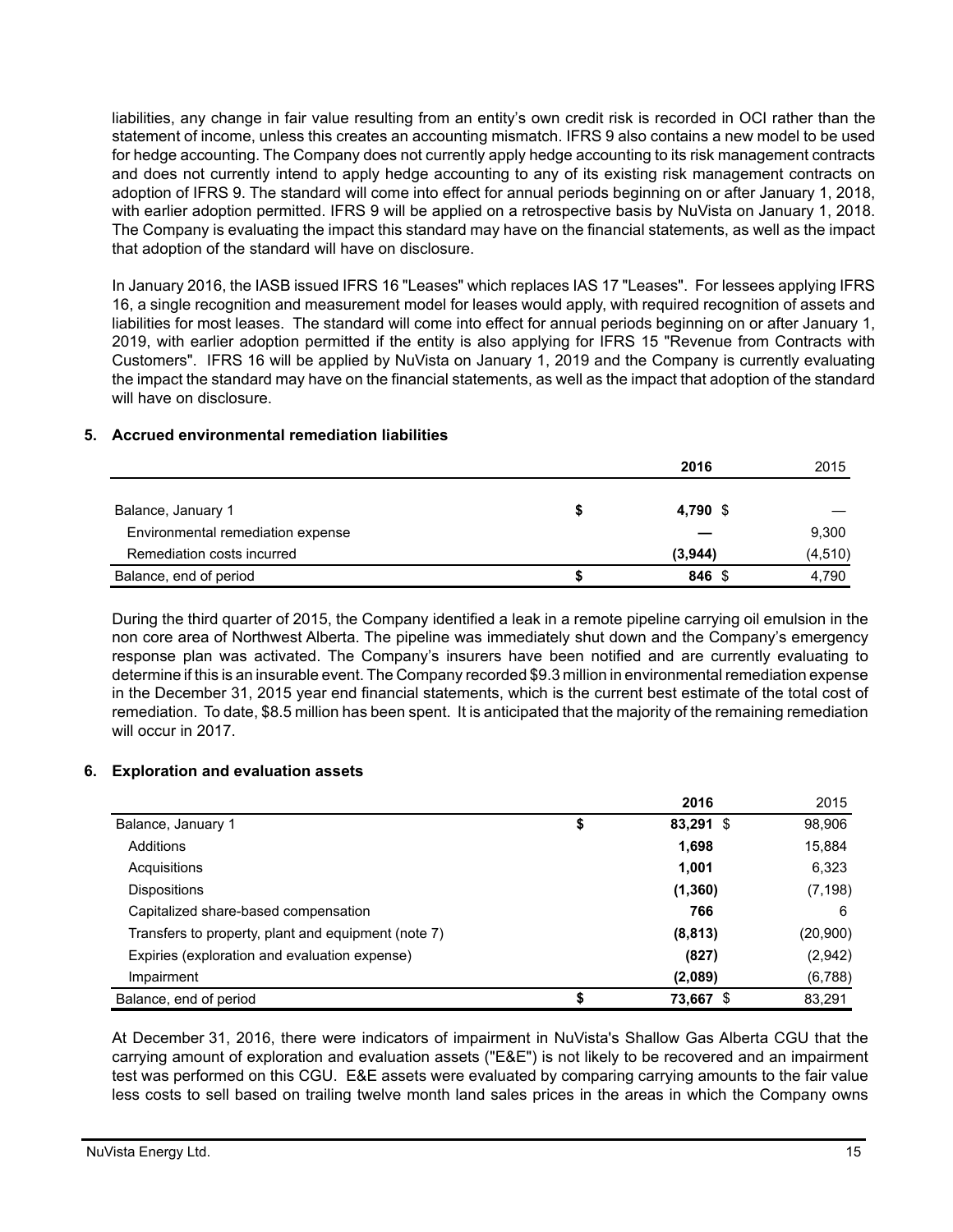undeveloped land. The impairment tests resulted in an impairment charge totaling \$2.1 million in the Shallow Gas Alberta CGU. This charge has been included in depletion, depreciation, amortization and impairment expense. At December 31, 2016, there were no indicators of impairment in NuVista's remaining E&E assets therefore an impairment test was not performed.

During the year ended December 31, 2015, there were indicators of impairment in some of NuVista's CGUs that the carrying amount of E&E is not likely to be recovered and an impairment test was performed on E&E assets. E&E assets were evaluated at the CGU level by comparing carrying amounts to the fair value less costs to sell based on trailing twelve month land sales prices in the areas in which the Company owns undeveloped land. The impairment tests resulted in an impairment charge totaling \$6.8 million in the Shallow Gas Alberta, Deep Gas and Oil CGUs. This charge has been included in depletion, depreciation, amortization and impairment expense.

# **7. Property, plant and equipment**

|                                                                  | 2016               | 2015      |
|------------------------------------------------------------------|--------------------|-----------|
| Cost                                                             |                    |           |
| Balance, January 1                                               | \$<br>1,545,216 \$ | 1,355,406 |
| Additions                                                        | 187,363            | 257,358   |
| Acquisitions                                                     | 2,132              |           |
| <b>Dispositions</b>                                              | (333, 585)         | (95, 913) |
| Change in asset retirement obligations (note 11)                 | (3, 582)           | 7,465     |
| Transfers from exploration and evaluation assets (note 6)        | 8,813              | 20,900    |
| Balance, end of period                                           | \$<br>1,406,357 \$ | 1,545,216 |
|                                                                  | 2016               | 2015      |
| Accumulated depletion, depreciation, amortization and impairment |                    |           |
| Balance, January 1                                               | \$<br>702,181 \$   | 530,291   |
| Depletion and depreciation expense                               | 98,883             | 160,901   |
| <b>Dispositions</b>                                              | (243, 703)         | (63, 410) |
| Impairments                                                      |                    | 74,399    |
| Balance, end of period                                           | \$<br>557,361 \$   | 702,181   |
|                                                                  | 2016               | 2015      |

|                        | ----    | ---     |
|------------------------|---------|---------|
| <b>Carrying value</b>  |         |         |
| Balance, January 1     | 843.035 | 825.115 |
| Balance, end of period | 848.996 | 843,035 |

During the year ended December 31, 2016, there were no indicators of impairment or reversal of impairment identified on any of the Company's CGU's within property, plant & equipment.

During the year ended December 31, 2015, there were indicators of impairment identified in all of NuVista's CGUs as a result of significant and sustained declines in the forward commodity prices for oil and natural gas. An impairment test was performed on property, plant and equipment assets. For the December 31, 2015 test, property, plant and equipment was assessed based on the recoverable amount estimated using a value in use calculation based on expected future cash flows generated from proved and probable reserves using a pre-tax discount rate ranging from 12% to 15%, based on the independent external reserves report. For the year ended December 31, 2015, total impairment charges of \$74.4 million were recognized in the Shallow Gas Alberta, Deep Gas and Oil CGUs and have been included in the depletion, depreciation, amortization and impairment expense.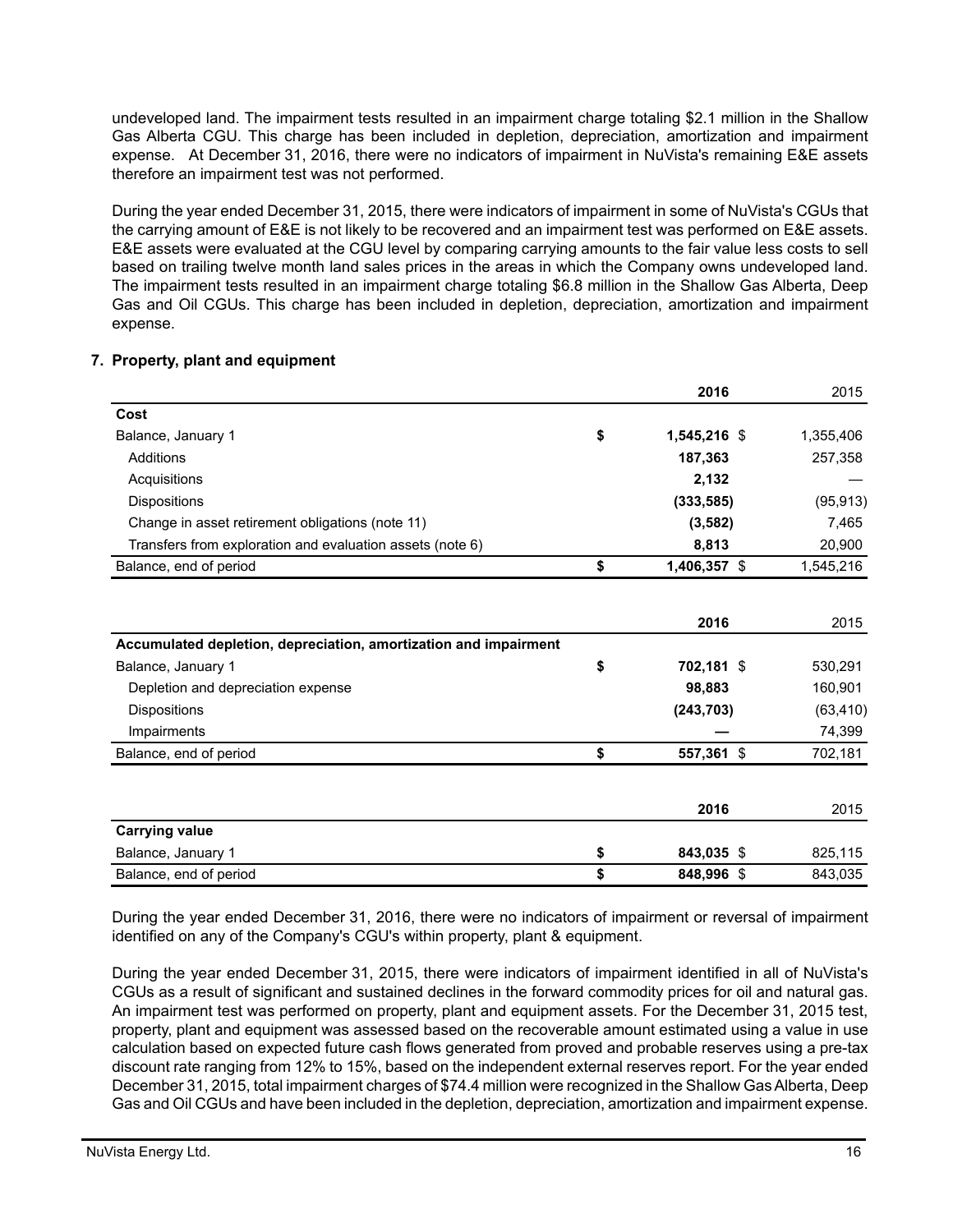Included in the above is \$10 million of impairment from second quarter 2015 as a result of Shallow Gas Alberta CGU assets transferred to assets held for sale, and subsequently disposed.

The following benchmark reference prices were used at December 31, 2015:

|                                       | 2016  | 2017  | 2018  | 2019  | 2020  | 2021  | 2022  | 2023  | 2024  | Thereafter |
|---------------------------------------|-------|-------|-------|-------|-------|-------|-------|-------|-------|------------|
| WTI $(SUS/Bbl)^{(1)}$                 | 44.00 | 52.00 | 58.00 | 64.00 | 70.00 | 75.00 | 80.00 | 85.00 | 87.88 | $+2\%$ /vr |
| AECO (Cdn\$/<br>MMbtu) <sup>(1)</sup> | 2.76  | 3.27  | 3.45  | 3.63  | 3.81  | 3.90  | 4.10  | 4.30  | 4.50  | $+2\%$ /vr |

(1) Price forecast effective January 1, 2016.

# **8. Property dispositions**

|                                                                   |   | 2016       | 2015      |
|-------------------------------------------------------------------|---|------------|-----------|
| Proceeds from dispositions                                        | S | 75,983 \$  | 26,858    |
| Exploration and evaluation disposed                               |   | (1, 360)   | (7, 198)  |
| Property, plant and equipment after net accumulated DD&A disposed |   | (89, 882)  | (32, 503) |
| Asset retirement obligations disposed                             |   | 13,753     | 10,500    |
| Working capital                                                   |   | 967        | (659)     |
| Loss on property dispositions                                     |   | $(539)$ \$ | (3,002)   |

For the year ended December 31, 2016, the Company disposed of mostly non core area assets for gross proceeds of \$76.0 million. A loss on dispositions of \$0.5 million was recorded in net earnings in the period.

For the year ended December 31, 2015, the Company disposed of mostly non core area assets for gross proceeds of \$26.9 million. A loss on dispositions of \$3.0 million was recorded in net earnings in the period.

# **9. Long-term debt**

At December 31, 2016, the Company had a \$200.0 million (December 31, 2015 – \$300.0 million) extendible revolving term credit facility available from a syndicate of Canadian chartered banks. Borrowing under the credit facility may be made by prime loans, bankers' acceptances and/or US libor advances. These advances bear interest at the bank's prime rate and/or at money market rates plus a borrowing margin. For the year ended December 31, 2016, borrowing costs averaged 3.2% (December 31, 2015 – 3.2%). The credit facility is secured by a first floating charge debenture, general assignment of book debts and the Company's oil and natural gas properties and equipment. The credit facility has a 364-day revolving period and is subject to an annual review by the lenders, at which time a lender can extend the revolving period or can request conversion to a one year term loan. During the revolving period, a review of the maximum borrowing amount occurs semi-annually on October 31 and April 29. During the term period, no principal payments would be required until a year after the revolving period matures.

The semi annual review was completed in the fourth quarter with no changes to the amount and terms of the credit facility. The next review is scheduled for on or before April 29, 2017.

As at December 31, 2016, the Company had drawn \$nil on its credit facility (December 31, 2015 – \$196.7 million) and had outstanding letters of credit of \$16.9 million, which reduce the credit available on the credit facility. The credit facility does not contain any financial covenants, but the Company is subject to various non-financial covenants under its credit facility. These covenants are monitored on a regular basis and as at December 31, 2016, the Company was in compliance with all covenants.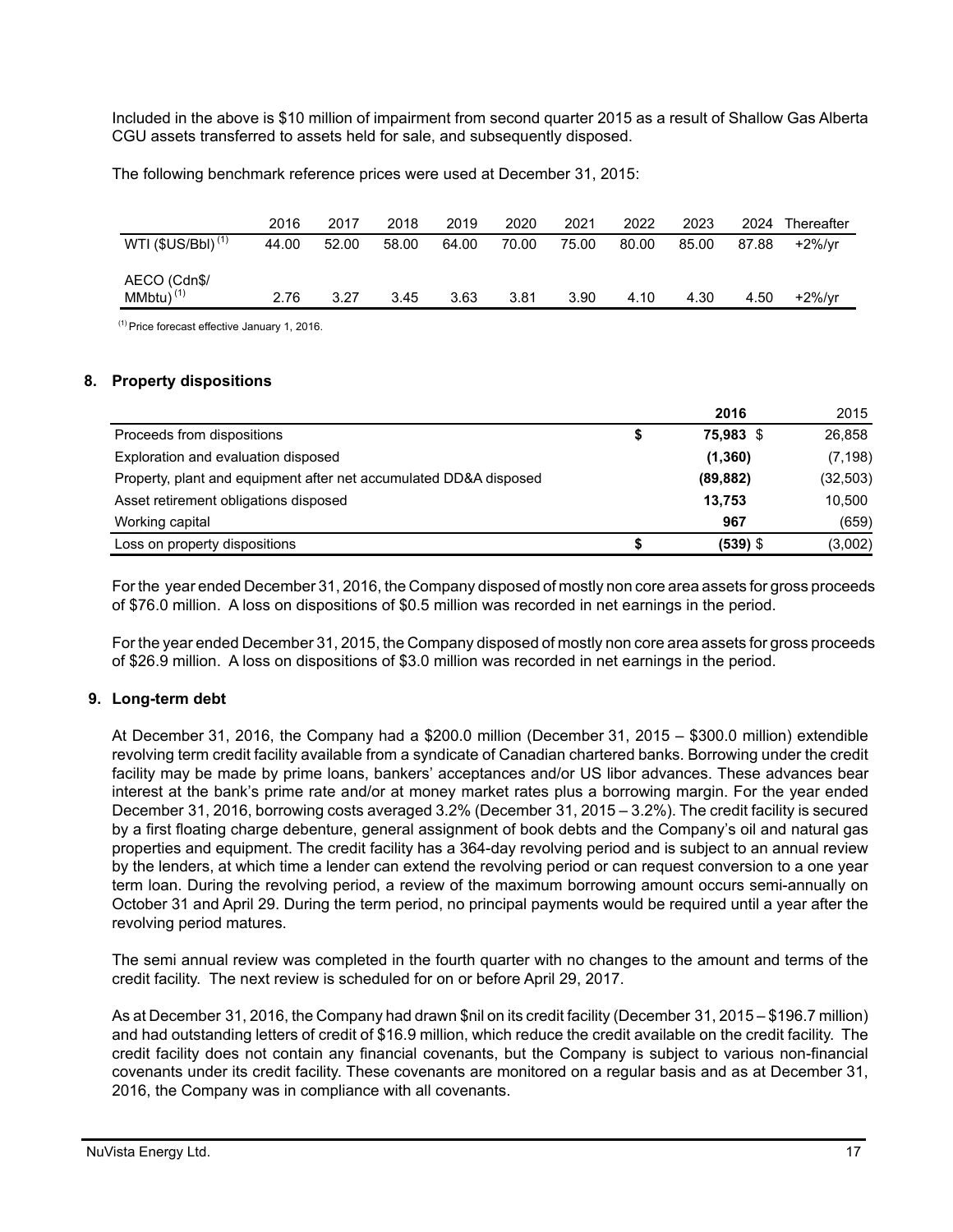## **10. Senior unsecured notes**

On June 22, 2016, the Company issued \$70.0 million of 9.875% senior unsecured notes ("Notes") with a 5 year term by way of private placement. Proceeds net of discount and costs amounted to \$66.9 million. Interest is payable in equal quarterly installments in arrears. The Notes are fully and unconditionally guaranteed as to the payment of principal and interest, on a senior unsecured basis by the Company. There are no maintenance financial covenants.

The Notes are non callable by the Company prior to the two and a half year anniversary of the closing date. At any time on or after December 22, 2018, the Company may redeem all or part of the Notes at the redemption prices set forth in the table below plus any accrued and unpaid interest:

| 12 month period ended: | Percentage |
|------------------------|------------|
| December 22, 2019      | 104.938%   |
| December 22, 2020      | 102.469%   |
| December 22, 2021      | 100.000%   |

If a change of control occurs at any time prior to June 22, 2017, each holder of the Notes will have the right to require the Company to purchase all or any part of that holder's Notes for an amount in cash equal to 110% of the aggregate principal repurchased plus accrued and unpaid interest. If a change of control occurs after June 22, 2017, each holder of Notes will have the right to require the Company to purchase all or any part of that holder's Notes for an amount in cash equal to 101% of the aggregate principal repurchased plus accrued and unpaid interest.

# **11. Asset retirement obligations**

The Company's asset retirement obligations are based on estimated costs to reclaim and abandon ownership interests in oil and natural gas assets including well sites, gathering systems and processing facilities. At December 31, 2016, the estimated total undiscounted amount of cash flows required to settle the asset retirement obligations is \$128.8 million (December 31, 2015 – \$150.8 million), which is estimated to be incurred over the next 50 years. A risk-free rate of 2.3% (December 31, 2015 – 2.2%) and an inflation rate of 2.0% (December 31, 2015 – 2.0%) were used to calculate the net present value of the asset retirement obligations. A reconciliation of the asset retirement obligations is provided below:

|                                         | 2016             | 2015     |
|-----------------------------------------|------------------|----------|
| Balance, January 1                      | \$<br>101,818 \$ | 111,307  |
| Accretion expense                       | 1,771            | 2,385    |
| Liabilities incurred                    | 2,332            | 2,926    |
| Liabilities disposed                    | (13, 753)        | (10,500) |
| Change in estimates and discount rate   | (5, 914)         | 4,539    |
| Liabilities settled                     | (10, 791)        | (8,839)  |
| Balance, end of period                  | 75,463 \$        | 101,818  |
| Expected to be incurred within one year | 8,800 \$         | 9,501    |
| Expected to be incurred beyond one year | 66,663 \$        | 92,317   |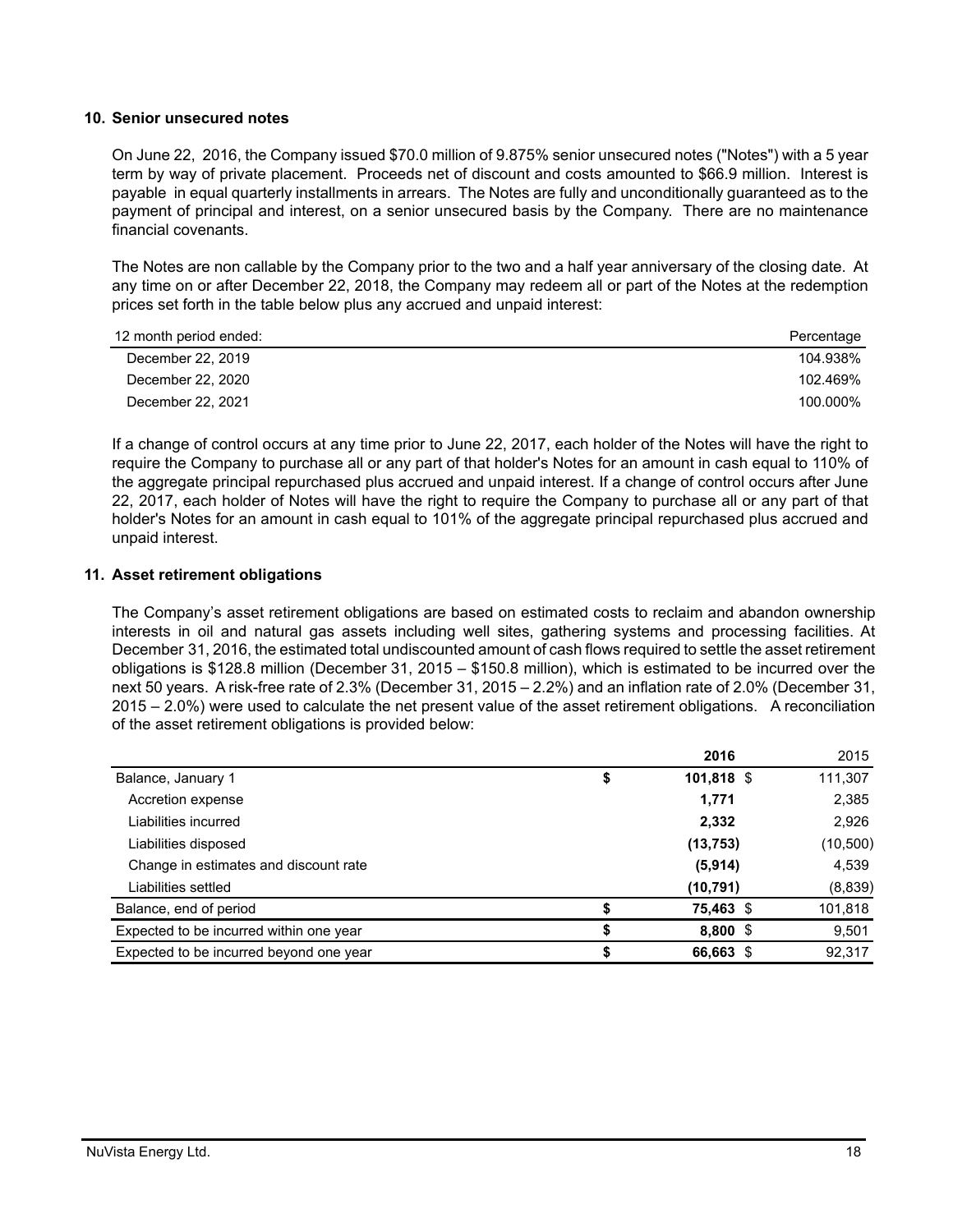# **12. Deferred income taxes**

The tax provision differs from the amount computed by applying the combined Canadian federal and provincial statutory income tax rates to income before deferred income tax expense (benefit) as follows:

|                                         | 2016                   | 2015       |
|-----------------------------------------|------------------------|------------|
| Loss before tax                         | \$<br>(3, 279)<br>- \$ | (166, 033) |
| Expected tax rate $(1)$                 | 27.00%                 | 26.00%     |
| Expected income tax benefit             | (885)                  | (43,169)   |
| Effect of change in corporate tax rates |                        | (2, 197)   |
| Non-deductible expenses                 | 1,047                  | 1,221      |
| Flow-through share renunciations        | 4,213                  | 5,621      |
| Unrecognized deductible assets          | (5,738)                | 45,206     |
| Other                                   | (263)                  | 210        |
| Total income tax expense (benefit)      | \$<br>(1,626)<br>S     | 6,892      |

(1) The statutory rate consists of the combined statutory rates for the Company for the years ended December 31, 2016 and 2015. The combined federal and provincial tax rates increased to 27% on July 1, 2015, resulting in a 27%% effective tax rate in 2016 (26% - 2015).

The significant components of the net deferred income tax asset are as follows:

|                                         | 2016            | 2015      |
|-----------------------------------------|-----------------|-----------|
| Deferred tax liabilities                |                 |           |
| Oil and natural gas properties          | \$<br>40,226 \$ | 17,528    |
| Financial derivative contracts          |                 | 6,954     |
|                                         | 40,226          | 24,482    |
| Deferred tax assets                     |                 |           |
| Financial derivative contracts          | (2,098)         |           |
| Asset retirement obligations            | (20, 375)       | (22, 513) |
| Share issue costs                       | (1, 129)        | (1, 813)  |
| Non-capital losses                      | (16, 360)       |           |
| Other                                   | (264)           | (156)     |
|                                         | (40, 226)       | (24,482)  |
| Net deferred tax (assets) / liabilities | \$<br>\$<br>—   |           |

The unrecognized deductible temporary differences are as follows:

|                                                     |   | 2016       |      | 2015    |
|-----------------------------------------------------|---|------------|------|---------|
|                                                     |   |            |      |         |
| Non-capital losses                                  | S | 147,150 \$ |      | 148,995 |
| Asset retirement obligations                        |   |            |      | 18.436  |
| Share issue costs                                   |   | 3,857      | - \$ |         |
| Total unrecognized deductible temporary differences |   | 151,007 \$ |      | 167,431 |

A continuity of the net deferred tax liability is detailed in the following tables: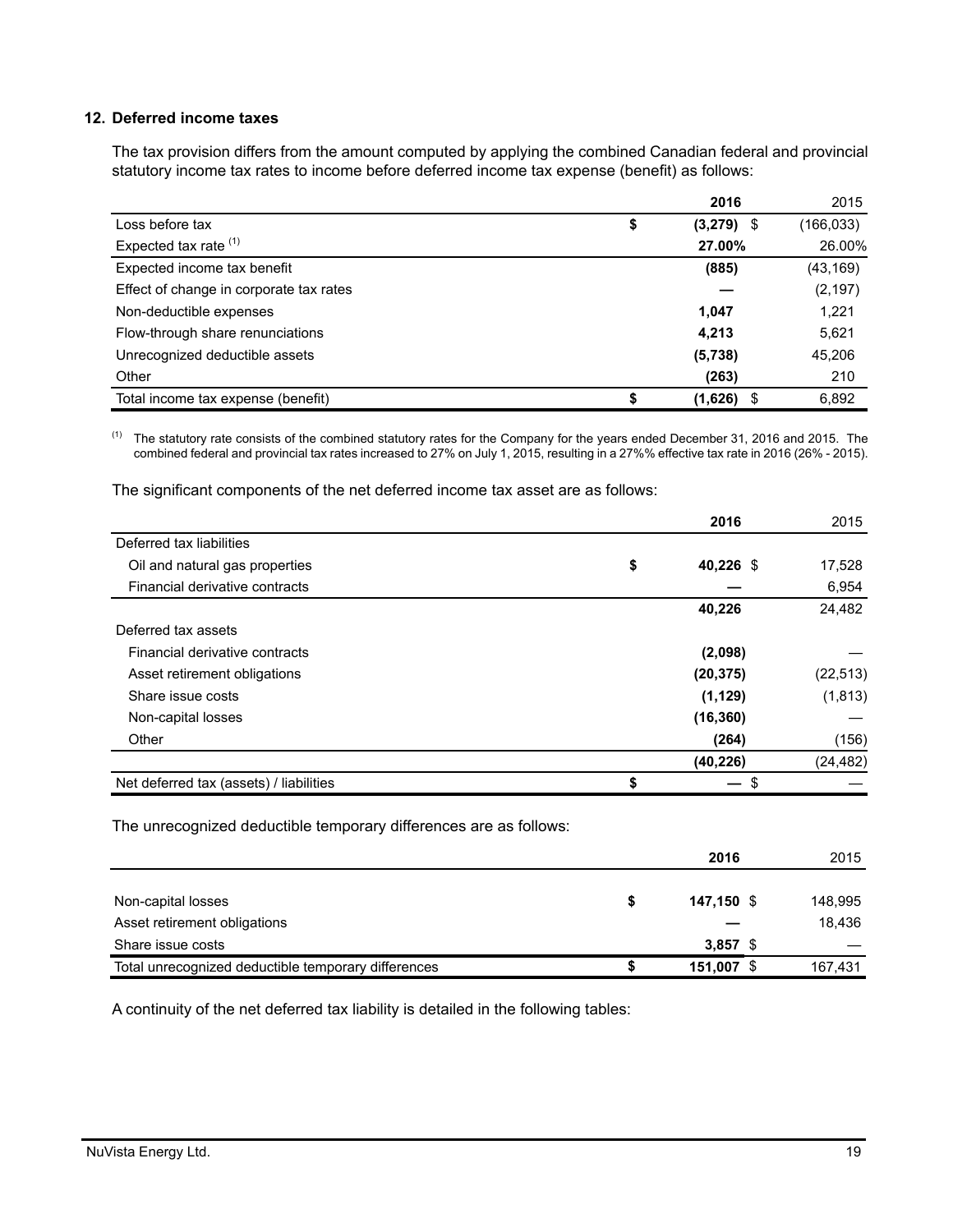|                                | Balance,                 | Recognized in  |              | Balance,                 |
|--------------------------------|--------------------------|----------------|--------------|--------------------------|
| Assets (liabilities)           | January 1, 2016          | profit or loss | Other        | <b>December 31, 2016</b> |
| Oil and natural gas properties | \$<br>$(17, 528)$ \$     | (22, 698)      |              | (40, 226)<br>\$          |
| Asset retirement obligations   | 22,513                   | (2, 138)       |              | 20,375                   |
| Share issue costs              | 1,813                    | (684)          |              | 1,129                    |
| Financial derivative contracts | (6,954)                  | 9,052          |              | 2,098                    |
| Non-capital losses             |                          | 16,360         |              | 16,360                   |
| Other                          | 156                      | 1.734          | (1,626)      | 264                      |
| Total                          | $\overline{\phantom{0}}$ | $1,626$ \$     | $(1,626)$ \$ |                          |

| Assets (liabilities)           | <b>Balance</b><br><b>January 1, 2015</b> | Recognized in<br>profit or loss | Other                           | Balance,<br>December 31, 2015 |
|--------------------------------|------------------------------------------|---------------------------------|---------------------------------|-------------------------------|
| Oil and natural gas properties | \$<br>$(23, 461)$ \$                     | $5,933$ \$                      | -\$<br>$\overline{\phantom{0}}$ | (17, 528)                     |
| Asset retirement obligations   | 27,869                                   | (5,356)                         |                                 | 22,513                        |
| Share issue costs              | 1.144                                    | (575)                           | 1.244                           | 1,813                         |
| financial derivative contracts | (11, 821)                                | 4,867                           |                                 | (6,954)                       |
| Non-capital losses             | 14.410                                   | (14, 410)                       |                                 |                               |
| Other                          | 525                                      | 2.649                           | (3,018)                         | 156                           |
| Total                          | 8,666 \$                                 | $(6,892)$ \$                    | $(1,774)$ \$                    |                               |

In 2015, the Company unrecognized a net deferred tax asset based on the independently evaluated reserves report, as proved developed producing cash flows are not expected to be sufficient to realize the deferred tax asset.

The Company has \$207.7 million of non capital losses available which expire between 2026 and 2036.

# **13. Share capital**

# Common shares

|                                                                                    | 2016           |           |                | 2015            |
|------------------------------------------------------------------------------------|----------------|-----------|----------------|-----------------|
|                                                                                    | <b>Number</b>  | Amount    | Number         | Amount          |
| Balance, January 1                                                                 | 153,310,265 \$ | 1.140.170 | 138.676.908 \$ | 1,029,017       |
| Issued for cash on offering of common shares                                       | 15,111,000     | 103.510   | 11.465.000     | 90,000          |
| Issued for cash on offering of flow-through common<br>shares $(1)$                 | 3,252,411      | 20,003    | 2.544.040      | 20.861          |
| Issued for cash on exercise of stock options                                       | 956,958        | 4,640     | 609.538        | 2,927           |
| Contributed surplus transferred on exercise of stock<br>options                    |                | 1.592     |                | 1.005           |
| Conversion of restricted share awards                                              | 115.013        | 897       | 14.779         | 80              |
| Share issue costs, net of deferred tax benefit of \$nil<br>$(2015 - $1.2$ million) |                | (4,824)   |                | (3,720)         |
| Balance, end of period                                                             | 172,745,647 \$ | 1.265.988 | 153,310,265    | 1.140.170<br>\$ |

(1) Net of implied premium \$1.6 million (2015 - \$1.1 million) on flow-through share price compared to trading price at announcement of equity issuance.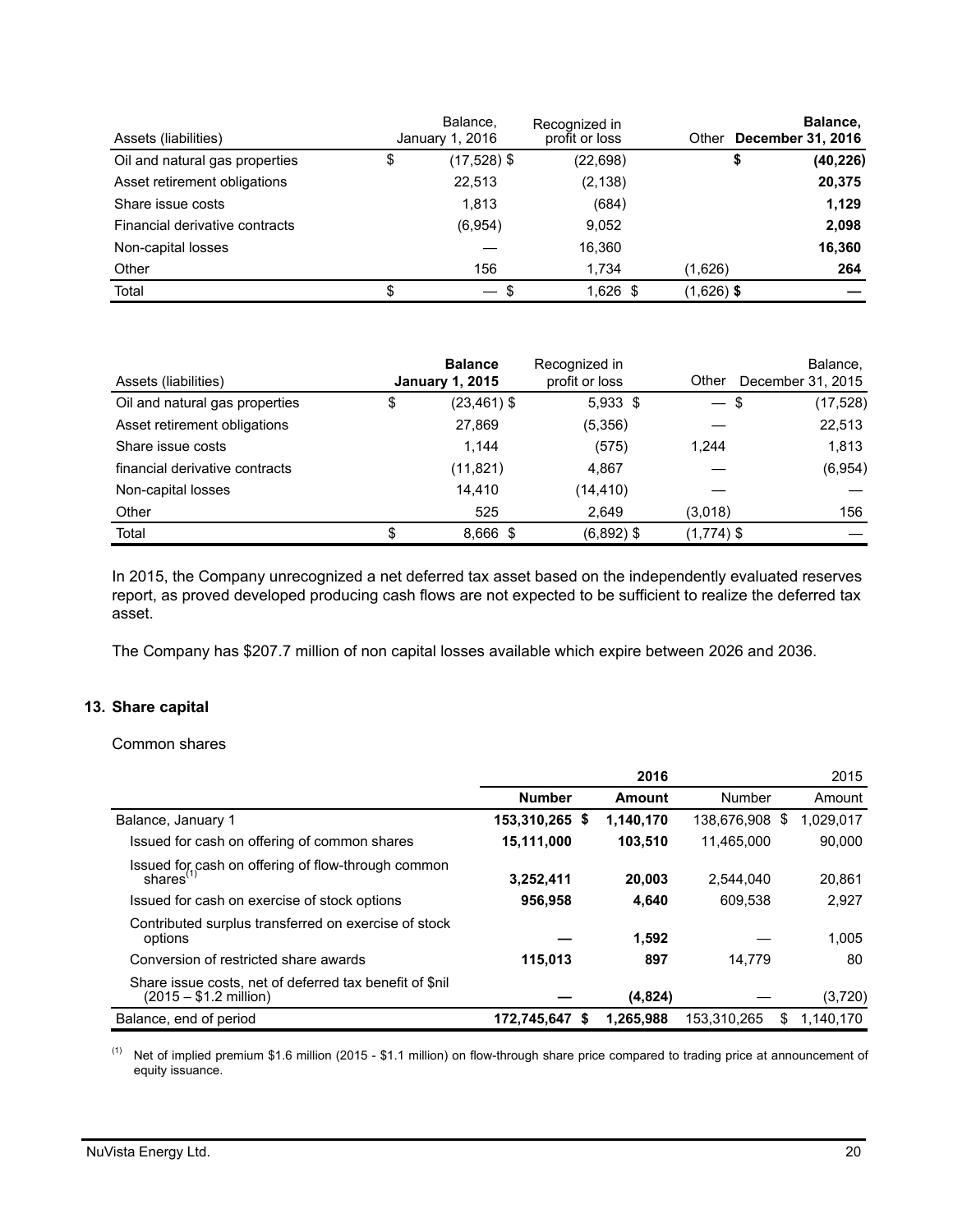In October 2016, the Company entered into a bought deal equity financing in which the Company issued 15.1 million common shares at \$6.85 per share, for gross proceeds of \$103.5 million.

In June 2016, pursuant to a private placement, the Company issued 3.3 million common shares on a flow-through basis in respect of Canadian Development expenses ("CDE") at a price of \$6.65 per share for gross proceeds of \$21.6 million. The implied premium on the flow-through common shares was determined to be \$1.6 million on the date of issue. Under the terms of the flow-through share agreements, the Company is committed to spend \$21.6 million on qualifying CDE prior to December 31, 2016. NuVista has fulfilled its commitment to spend \$21.6 million on qualifying CDE.

# **14. Loss per share**

The following table summarizes the weighted average common shares used in calculating net loss per share:

|                                            | <b>Year ended December 31</b> |         |  |
|--------------------------------------------|-------------------------------|---------|--|
| (thousands of shares)                      | 2016                          | 2015    |  |
| Weighted average common shares outstanding |                               |         |  |
| Basic                                      | 157.977                       | 148.523 |  |
| Diluted                                    | 157.977                       | 148.523 |  |

# **15. Share-based compensation**

#### Stock Options

The Company has established a stock option plan whereby officers, directors and employees may be granted options to purchase common shares. Options granted vest at the rate of 1/3 per year and expire 2.5 years after the vesting date. The maximum number of stock options currently outstanding and available to be issued as at December 31, 2016 is 9.7 million The following continuity table summarizes the stock option activity:

|                                                  |              | 2016                                          |              | 2015                                          |
|--------------------------------------------------|--------------|-----------------------------------------------|--------------|-----------------------------------------------|
|                                                  | Number of    | Weighted<br>average<br>options exercise price | Number of    | Weighted<br>average<br>options exercise price |
| Balance, January 1                               | 6,213,614 \$ | 7.14                                          | 6,378,553 \$ | 7.45                                          |
| Granted                                          | 2,043,450    | 6.57                                          | 1,608,305    | 6.22                                          |
| Exercised                                        | (956, 958)   | 4.85                                          | (609,538)    | 4.80                                          |
| Forfeited                                        | (344, 795)   | 7.88                                          | (307,703)    | 8.60                                          |
| Expired                                          | (587, 133)   | 9.02                                          | (856,003)    | 8.87                                          |
| Balance, end of period                           | 6,368,178 \$ | 7.09                                          | 6,213,614 \$ | 7.14                                          |
| Weighted average share price on date of exercise | 956,958 \$   | 6.67                                          | 609,538 \$   | 7.74                                          |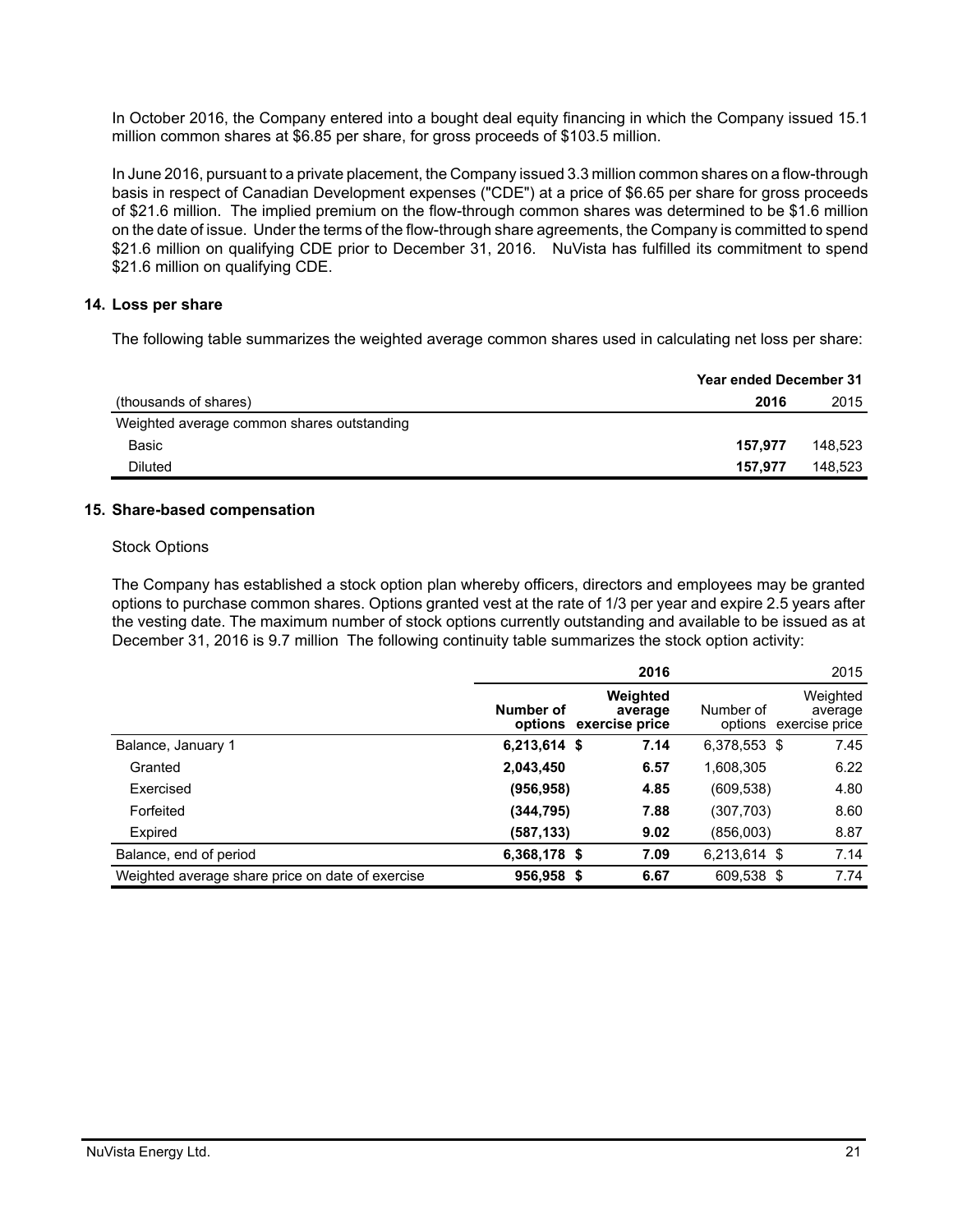The following table summarizes stock options outstanding and exercisable under the plan at December 31, 2016:

|                         | Options outstanding                 |                                                      |                                       | Options exercisable                 |                                       |  |
|-------------------------|-------------------------------------|------------------------------------------------------|---------------------------------------|-------------------------------------|---------------------------------------|--|
| Range of exercise price | Number of<br>options<br>outstanding | Weighted<br>average<br>remaining<br>contractual life | Weighted<br>average<br>exercise price | Number of<br>options<br>exercisable | Weighted<br>average<br>exercise price |  |
| \$3.47 to \$4.99        | 1.040.546                           | $2.61$ \$                                            | 4.34                                  | 558.491 \$                          | 4.41                                  |  |
| \$5.00 to \$9.99        | 4,795,052                           | 2.89                                                 | 7.57                                  | 2.049.046                           | 7.51                                  |  |
| \$10.00 to \$12.04      | 532.580                             | 1.90                                                 | 10.78                                 | 355.210                             | 10.78                                 |  |
| \$3.47 to \$12.04       | 6,368,178                           | 2.76 <sup>5</sup>                                    | 7.09                                  | 2,962,747 \$                        | 7.31                                  |  |

The Company uses the fair value based method for the determination of the share-based compensation costs. The fair value of each option granted during the year was estimated on the date of grant using the Black-Scholes option pricing model.

The weighted average fair value and weighted average assumptions used to fair value the options are as follows:

|                                          | 2016 | 2015 |
|------------------------------------------|------|------|
| Risk-free interest rate (%)              | 0.86 | 0.92 |
| Expected volatility (%)                  | 40   | 40   |
| Expected life (years)                    | 4.5  | 4.5  |
| Forfeiture rate (%)                      | 10   | 10   |
| Fair value at grant date (\$ per option) | 2.24 | 2.12 |

Director Deferred Share Units

In May 2016, shareholders approved a Director Deferred Share Unit ("DSU") incentive plan. Each DSU entitles participants to receive cash equal to the trading price of the equivalent number of shares of the Company. All DSUs granted vest and become payable upon retirement of the director.

The compensation expense was calculated using the fair value method based on the trading price of the Company's shares at the end of each reporting period. The following table summarizes the change in the number of DSUs.:

|                        | 2016    | 2015 |
|------------------------|---------|------|
| Balance, January 1     |         |      |
| Settled                | (5,850) |      |
| Granted                | 108.045 |      |
| Balance, end of period | 102,195 |      |

The following table summarizes the change in compensation liability relating to DSUs:

|                                            | 2016   | 2015 |
|--------------------------------------------|--------|------|
| Balance, January 1                         | $-$ \$ |      |
| Change in accrued compensation liabilities | 709    |      |
| Balance, end of period                     | 709    |      |

Restricted Stock Units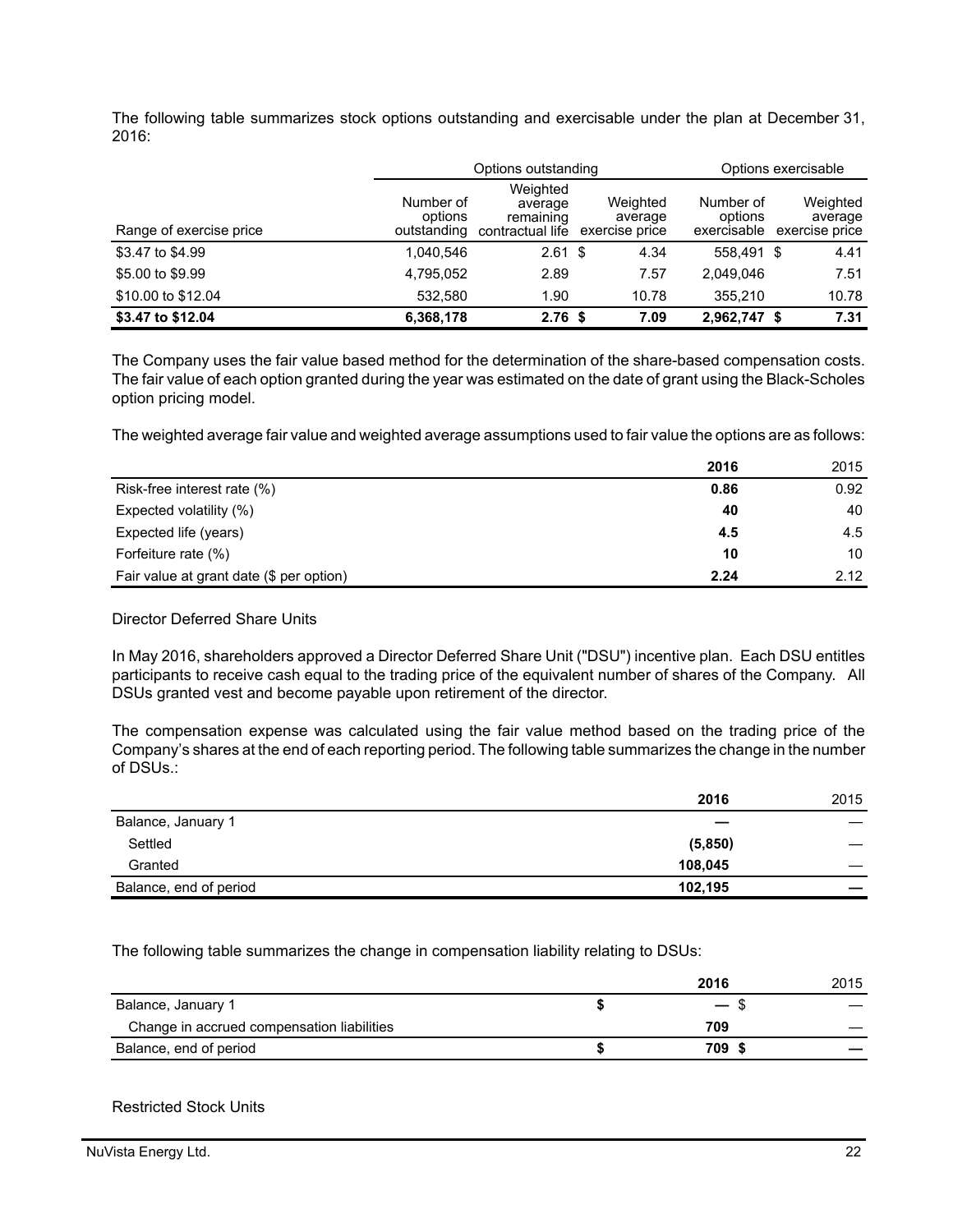The Company has a Restricted Stock Unit ("RSU") Plan for employees and officers. Each RSU entitles participants to receive cash equal to the trading price of the equivalent number of shares of the Company. All RSUs granted vest and become payable within three years after the date the RSUs are issued. The Company has phased out the use of the RSU plan. No RSUs were granted in 2016, and as at December 31, 2016, there were no RSU's outstanding.

The compensation expense was calculated using the fair value method based on the trading price of the Company's shares at the end of each reporting year. The following table summarizes the change in the number of RSUs:

|                        | 2016       | 2015       |
|------------------------|------------|------------|
| Balance, January 1     | 145.665    | 501,110    |
| Settled                | (131, 166) | (343, 647) |
| Forfeited              | (14.499)   | (11, 798)  |
| Balance, end of period |            | 145,665    |

The following table summarizes the change in compensation liability relating to RSUs:

|                                                                                              | 2016                     | 2015    |
|----------------------------------------------------------------------------------------------|--------------------------|---------|
| Balance, January 1                                                                           | 463 \$                   | 2,057   |
| Change in accrued compensation liabilities                                                   | (463)                    | (1,594) |
| Balance, end of period                                                                       | $\overline{\phantom{0}}$ | 463     |
| Compensation liabilities – current (included in accounts payable and<br>accrued liabilities) |                          | 463     |

#### Restricted Share Awards

The Company has a Restricted Share Award ("RSA") Plan for employees and officers which entitle the employee to receive one common share for each RSA granted upon vesting. RSA grants vest within three years from the date of grant. The maximum number of common shares reserved for issuance under the RSA plan is 1,650,000 of which 1,133,634 remain to be issued.

The fair value of RSAs is determined based on the weighted average trading price of the five days preceding the grant date. This fair value is recognized as share-based compensation expense over the vesting period with a corresponding increase to contributed surplus. The amount of the compensation expense is reduced by an estimated forfeiture rate determined at the date of the grant and updated each period. Upon vesting of the RSAs and settlement in common shares, the previously recognized value in contributed surplus will be recorded as an increase to share capital.

The following table summarizes the change in the number of RSAs:

|                        | 2016       | 2015      |
|------------------------|------------|-----------|
| Balance, January 1     | 385,142    | 138,181   |
| Settled                | (115, 013) | (14, 779) |
| Granted                | 355,500    | 275,850   |
| Forfeited              | (31,603)   | (14, 110) |
| Balance, end of period | 594.026    | 385.142   |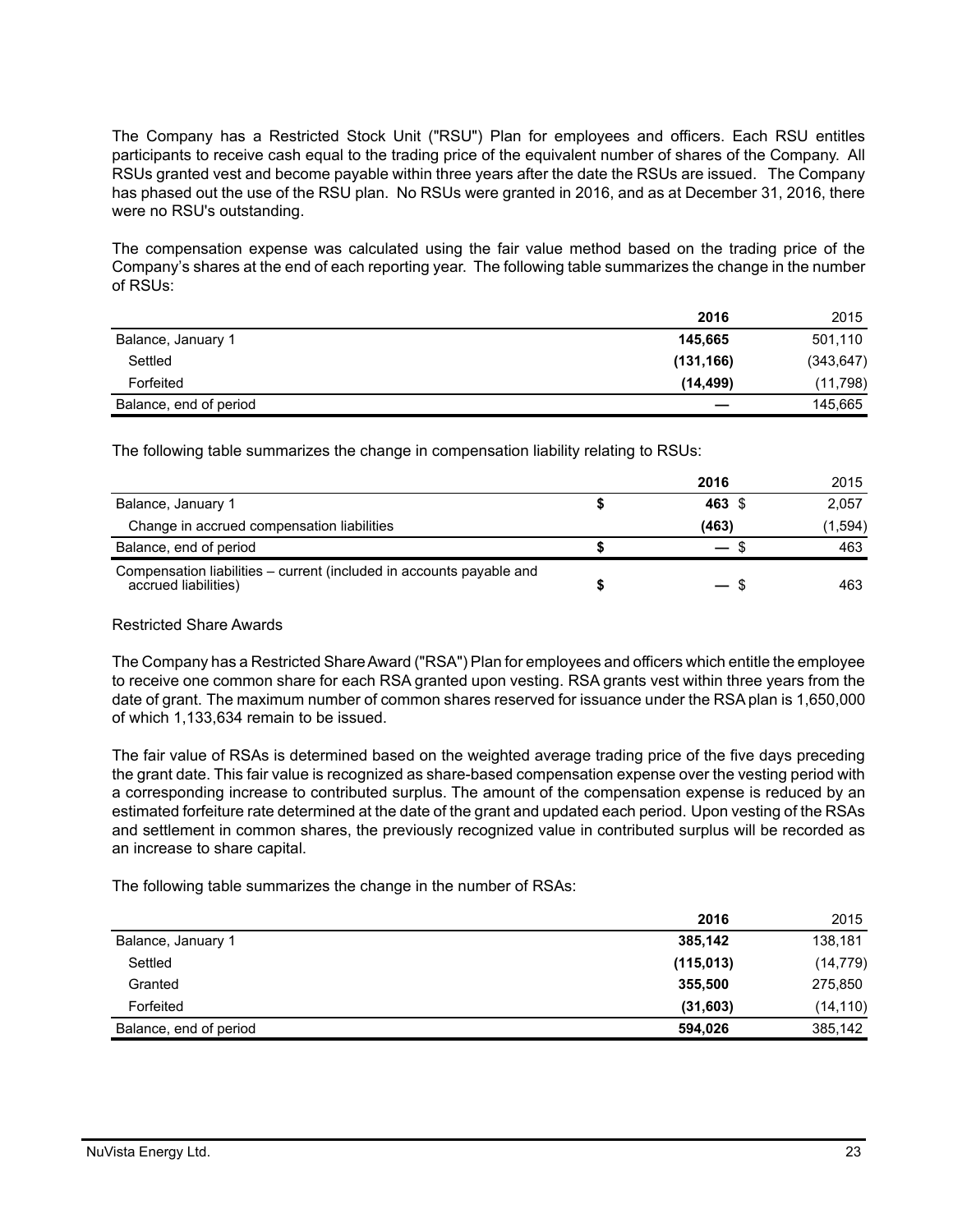The following table summarizes share-based compensation relating to stock options, RSUs, DSUs and RSAs:

|                                                |                         |      |                    |            |     |            | <b>Year ended December 31</b> |                    |            |             |
|------------------------------------------------|-------------------------|------|--------------------|------------|-----|------------|-------------------------------|--------------------|------------|-------------|
|                                                |                         |      |                    |            |     | 2016       |                               |                    |            | 2015        |
|                                                | <b>Stock</b><br>options |      | RSU/<br><b>DSU</b> | <b>RSA</b> |     | Total      | <b>Stock</b><br>options       | RSU/<br><b>DSU</b> | <b>RSA</b> | Total       |
| Share-based compensation                       | \$<br>$2,651$ \$        |      | $361$ \$           | $1,183$ \$ |     | 4,195 $$$  | $3,865$ \$                    | $(1,370)$ \$       | 755        | \$<br>3,250 |
| RSU/DSU cash paid                              |                         |      | 889                |            |     | 889        |                               | 1,753              |            | 1,753       |
| Share-based compensation<br>expense            | \$<br>2.651             | \$   | $1.250$ \$         | $1,183$ \$ |     | $5.084$ \$ | $3.865$ \$                    | 383S               | 755\$      | 5,003       |
|                                                |                         |      |                    |            |     |            |                               |                    |            |             |
| Gross capitalized share-<br>based compensation | \$<br>510S              |      | $(115)$ \$         | 371S       |     | 766 \$     | 174 \$                        | 176 \$             | 55 \$      | 405         |
| RSU cash paid                                  |                         |      |                    |            |     |            |                               | (399)              |            | (399)       |
| Net capitalized share-based<br>compensation    | \$<br>510               | - \$ | $(115)$ \$         | 371        | -\$ | 766 \$     | 174 \$                        | (223) \$           | 55 \$      | 6           |

# **16. Capital risk management**

The Company's objectives when managing capital are: (i) deploy capital to provide an appropriate return on investment to its shareholders; (ii) maintain financial flexibility in order to preserve its ability to meet financial obligations; and (iii) maintain a capital structure that provides financial flexibility to execute on strategic opportunities throughout the business cycle.

The Company's strategy is designed and formulated to maintain a flexible capital structure consistent with the objectives as stated above and to respond to changes in economic conditions and the risk characteristics of the underlying assets. The Company considers its capital structure to include share capital, senior unsecured notes long-term debt and working capital. In order to maintain or adjust its capital structure, the Company may issue new shares, raise debt, refinance existing debt and adjust capital spending.

A key measure the Company utilizes in evaluating its capital structure is the ratio of net debt to annualized current quarter funds from operations. The ratio is calculated as net debt, defined as outstanding senior unsecured notes, long-term debt, add accounts payable and accrued liabilities less cash and cash equivalents less accounts receivable and prepaids before current financial derivative assets and liabilities divided by annualized current quarter funds from operations. Annualized current quarter funds from operations is calculated as current quarter cash flow from operations before asset retirement expenditures and changes in non-cash working capital, annualized for the year. The Company's strategy is to maintain a net debt to annualized current quarter funds from operations ratio of less than 1.5:1. However, in periods of volatile and lower commodity prices, the Company is willing to target a net debt to annualized current quarter funds from operations ratio of approximately 2:1. At December 31, 2016, the Company had a ratio of net debt to annualized current quarter funds from operations of 0.5:1 (2015 – 1.7:1). The actual ratio may fluctuate on a quarterly basis above or below our target due to a number of factors including timing of acquisitions, dispositions and commodity prices.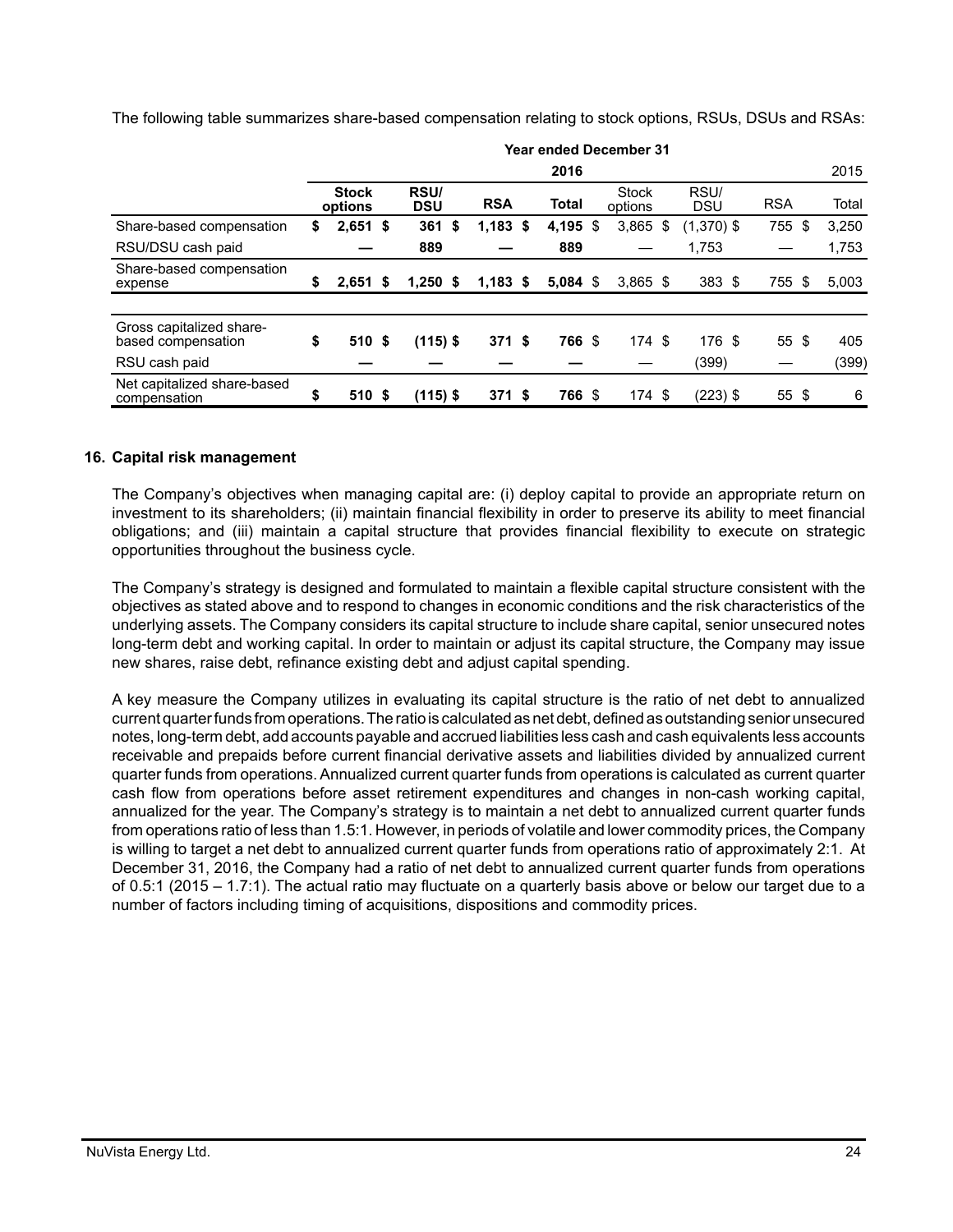|                                                              | 2016      | 2015      |
|--------------------------------------------------------------|-----------|-----------|
| Long-term debt                                               |           | 196,733   |
| Senior unsecured note                                        | 67,156    |           |
| Accounts payable and accrued liabilities                     | 52,305    | 48,643    |
| Accrued environmental remediation liabilities                | 846       | 4,790     |
| Add (deduct):                                                |           |           |
| Cash and cash equivalents                                    | (5, 341)  |           |
| Accounts receivable and prepaids                             | (32, 274) | (29, 541) |
| Net debt $(1)$                                               | 82,692    | 220,625   |
| Annualized current quarter funds from operations (1)         | 162,788   | 130,176   |
| Net debt to annualized current quarter funds from operations | 0.5       | 1.7       |

(1) Net debt and annualized current quarter funds from operations do not have any standardized meaning presented by IFRS and therefore may not be comparable to a similar measure of other entities. The Company's calculation of net debt includes senior unsecured notes, long-term debt, add accounts payable and accrued liabilities and accrued environmental remediation liabilities less cash and cash equivalents less accounts receivable and prepaids before current financial derivative assets and liabilities. Annualized current quarter funds from operations is calculated as current quarter cash flow from operations before asset retirement expenditures and changes in non-cash working capital, annualized for the year.

In order to maintain a flexible capital structure, during the year the Company completed various property dispositions for proceeds of \$76.0 million and issued 18.4 million common and flow-through shares for gross proceeds of \$125.1 million, which was used to initially pay down its long-term debt and fund the remaining 2016/2017 capital program to ensure capital expenditures were aligned to generate the most value.

On June 22, 2016, the Company issued \$70.0 million of 9.875% senior unsecured notes ("Notes") with a 5 year term by way of private placement.

The Company's share capital is not subject to external restrictions; however the credit facility borrowing commitment is based on the lenders' semi-annual review of the Company's oil and natural gas reserves. The Company is subject to various non-financial covenants under its credit facility. Compliance with these covenants is monitored on a regular basis and as at December 31, 2016, the Company was in compliance with all covenants.

# **17. Risk management activities**

(a) Financial instruments

The Company's financial instruments recognized on the statement of financial position consists of cash and cash equivalents, accounts receivable and prepaids, note receivable, financial derivative contracts, accounts payable and accrued liabilities, accrued environmental remediation liabilities, compensation liability and long-term debt. The carrying value of the long-term debt approximates its fair value as it bears interest at market rates. Except for the financial derivative contracts and compensation liability, which are recorded at fair value, carrying values reflect the current fair value of the Company's financial instruments due to their short-term maturities. The estimated fair values of recognized financial instruments have been determined based on quoted market prices when available, or third-party models and valuation methodologies that use observable market data.

The Company classifies fair value measurements according to the following hierarchy based on the amount of observable inputs used to value the instrument.

• Level 1 – Quoted prices are available in active markets for identical assets or liabilities as of the reporting date. Active markets are those in which transactions occur in sufficient frequency and volume to provide pricing information on an ongoing basis.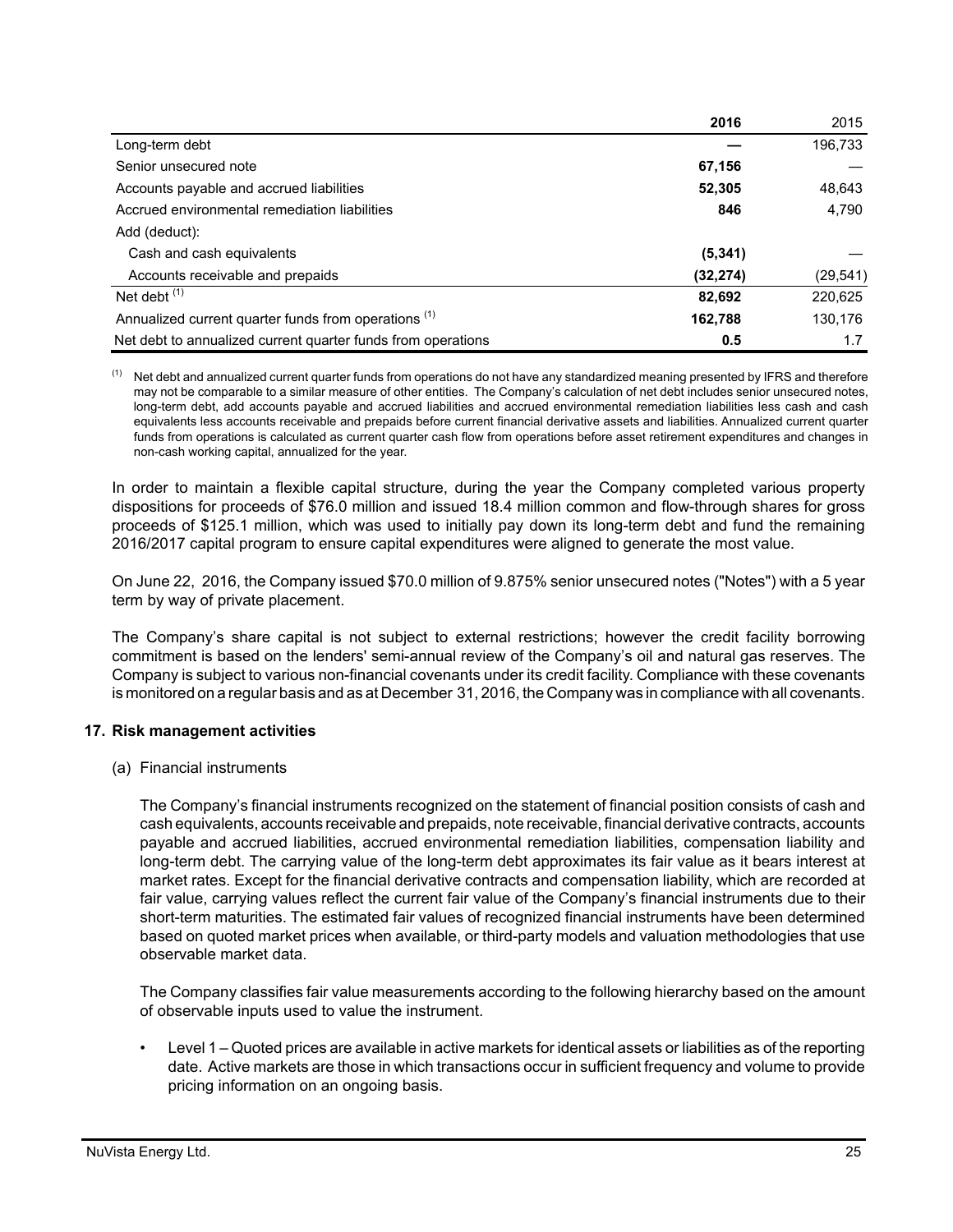- Level 2 Pricing inputs are other than quoted prices in active markets included in Level 1. Prices in Level 2 are either directly or indirectly observable as of the reporting date. Level 2 valuations are based on inputs, including quoted forward prices for commodities, time value and volatility factors, which can be substantially observed or corroborated in the marketplace.
- Level 3 Valuations in this level are those with inputs for the asset or liability that are not based on observable market data.

The Company's cash and cash equivalents are classified as Level 1 and financial derivative contracts as Level 2. The Company uses third party models and valuation methodologies to determine the fair value of financial derivative contracts. Assessment of the significance of a particular input to the fair value measurement requires judgment and may affect the placement within the fair value hierarchy level.

(b) Financial assets and financial liabilities subject to offsetting

The following is a summary of the Company's financial assets and financial liabilities that are subject to offsetting:

|                                | <b>December 31, 2016</b> |                              |  |                                   |                                   | December 31, 2015            |                                   |                                   |
|--------------------------------|--------------------------|------------------------------|--|-----------------------------------|-----------------------------------|------------------------------|-----------------------------------|-----------------------------------|
|                                |                          | Gross<br>financial<br>assets |  | Gross<br>financial<br>liabilities | <b>Net</b><br>financial<br>assets | Gross<br>financial<br>assets | Gross<br>financial<br>liabilities | <b>Net</b><br>financial<br>assets |
| Current assets (liabilities)   |                          | $3,380$ \$                   |  | $(12, 112)$ \$                    | $(8,732)$ \$                      | 26,000 \$                    | $(230)$ \$                        | 25,770                            |
| Long-term assets (liabilities) |                          | 2.095                        |  | (1, 133)                          | 962                               |                              | (16)                              | (14)                              |
| Net position                   |                          | $5.475$ \$                   |  | (13,245) \$                       | $(7,770)$ \$                      | 26,002 \$                    | (246) \$                          | 25,756                            |

#### (c) Risk management contracts

The following is a summary of the financial derivatives as at December 31, 2016:

|                                       | Volume<br>(Bbls/d) | <b>Pricing</b><br>(Cdn\$/Bbl) | <b>Term of contract</b>    |
|---------------------------------------|--------------------|-------------------------------|----------------------------|
| WTI crude oil sales price derivatives |                    |                               |                            |
| Fixed price swap                      | 2,700              | \$66.92                       | Jan 1, 2017 - Jun 30, 2017 |
| Fixed price swap                      | 2,600              | \$67.25                       | Jul 1, 2017 - Sep 30, 2017 |
| Fixed price swap                      | 2,800              | \$69.37                       | Oct 1, 2017 - Dec 31, 2017 |
| Fixed price swap                      | 900                | \$72.66                       | Jan 1, 2018 - Dec 31, 2018 |
| Costless Collar                       | 1.950              | $$59.86 - 69.33$              | Jan 1, 2017 - Jun 30, 2017 |
| Costless Collar                       | 1.608              | $$60.30 - 69.66$              | Jul 1, 2017 - Sep 30, 2017 |
| Costless Collar                       | 800                | $$62.30 - 71.27$              | Oct 1, 2017 - Dec 31, 2017 |

|                                           | <b>Volume</b><br>(MMbtu/d) | <b>Pricing</b><br>(US\$/MMbtu) | Term of contract           |
|-------------------------------------------|----------------------------|--------------------------------|----------------------------|
| NYMEX natural gas sales price derivatives |                            |                                |                            |
| AECO-NYMEX basis                          | 20,000                     | (\$0.72)                       | Jan 1, 2017 - Sep 30, 2017 |
| AECO-NYMEX basis                          | 20,000                     | (S0.71)                        | Oct 1, 2017 - Dec 31, 2017 |
| AECO-NYMEX basis                          | 10.000                     | (\$0.69)                       | Jan 1, 2018 - Sep 30, 2018 |
| AECO-NYMEX basis                          | 23.261                     | (\$0.65)                       | Oct 1, 2018 - Dec 31, 2018 |
| AECO-NYMEX basis                          | 25,000                     | (\$0.64)                       | Jan 1, 2019 - Mar 31, 2019 |
| Chicago-NYMEX basis                       | 5.000                      | $(\$0.05)$                     | Jan 1, 2017 - Dec 31, 2017 |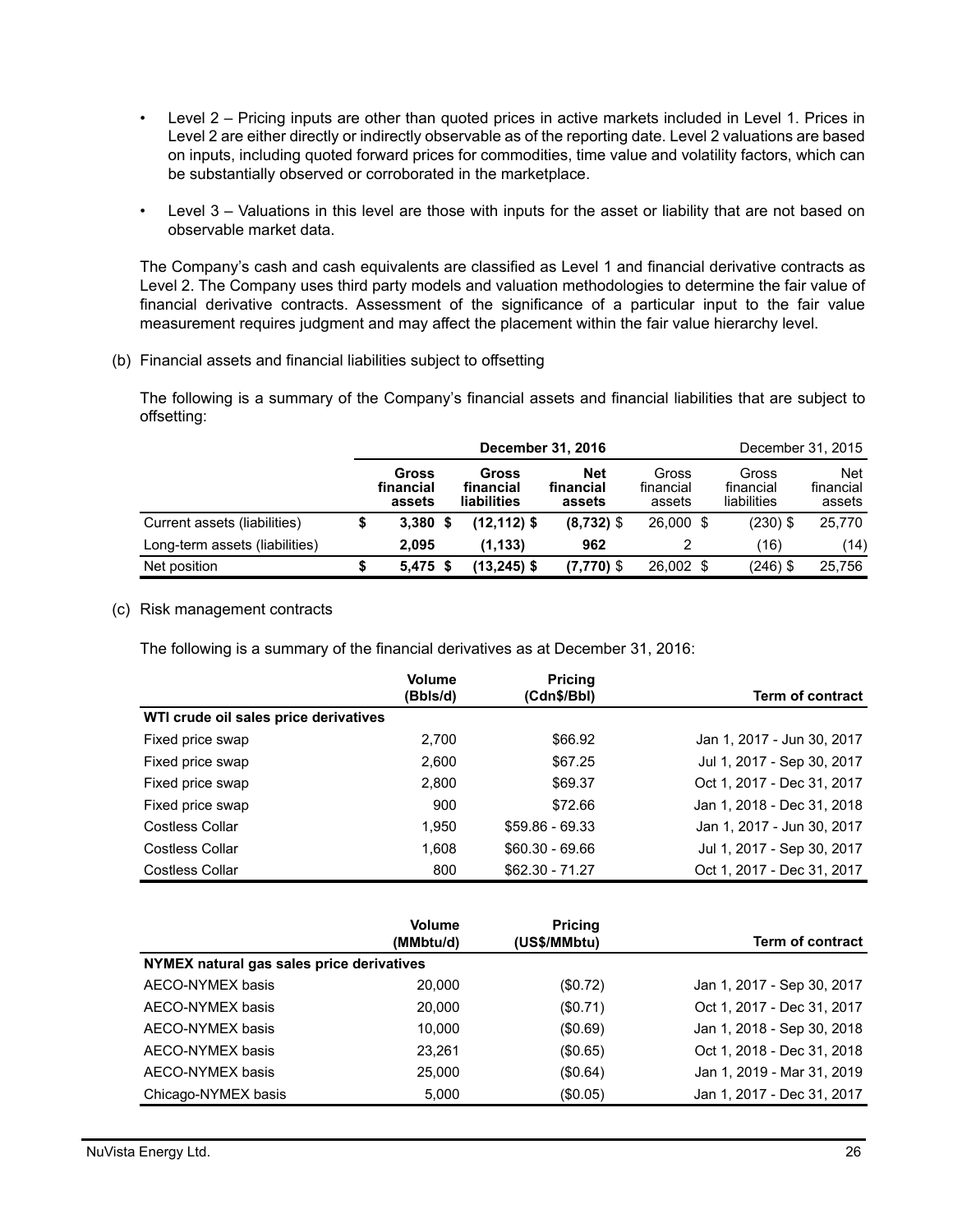|                                       | <b>Volume</b><br>(Bbls/d) | <b>Pricing</b><br>(Cdn\$/Bbl) | Term of contract           |
|---------------------------------------|---------------------------|-------------------------------|----------------------------|
| WTI crude oil sales price derivatives |                           |                               |                            |
| <b>Fixed Price Swap</b>               | 2.100                     | \$72.18                       | Oct 1, 2017 - Dec 31, 2017 |
| <b>Fixed Price Swap</b>               | 2.200                     | \$72.38                       | Jan 1, 2018 - Dec 31, 2018 |

Subsequent to December 31, 2016 the following financial derivatives have been entered into:

|                                           | <b>Volume</b><br>(MMbtu/d) | <b>Pricing</b><br>(US\$/MMbtu) | <b>Term of contract</b>    |
|-------------------------------------------|----------------------------|--------------------------------|----------------------------|
| NYMEX natural gas sales price derivatives |                            |                                |                            |
| Chicago - NYMEX basis                     | 10.000                     | (\$0.15)                       | Jun 1, 2017 - Aug 31, 2017 |
| AECO - NYMEX basis                        | 17.500                     | $(\$0.94)$                     | Jan 1, 2019 - Dec 31, 2022 |

The following is a reconciliation of movement in the fair value of financial derivative contracts:

|                                                       | 2016             | 2015      |
|-------------------------------------------------------|------------------|-----------|
| Fair value of contracts, beginning of year            | 25,756 \$        | 47,211    |
| Change in the fair value of contracts in the period   | (7, 197)         | 21.346    |
| Fair value of contracts realized in the period        | (26, 329)        | (42, 801) |
| Fair value of contracts, end of year                  | $(7,770)$ \$     | 25,756    |
| financial derivative assets (liabilities) - current   | $(8,732)$ \$     | 25.770    |
| financial derivative assets (liabilities) - long term | $962 \text{ } $$ | (14)      |

# (d) Physical delivery sales contracts

The following is a summary of the physical delivery sales contracts as at December 31, 2016:

|                                                    | <b>Volume</b><br>(GJ/d) | <b>Pricing</b><br>(Cdn\$/GJ) | <b>Term of contract</b>    |
|----------------------------------------------------|-------------------------|------------------------------|----------------------------|
| AECO natural gas physical delivery sales contracts |                         |                              |                            |
| <b>Fixed Price Swap</b>                            | 67,500                  | \$3.18                       | Jan 1, 2017 - Mar 31, 2017 |
| <b>Fixed Price Swap</b>                            | 69,203                  | \$3.10                       | Apr 1, 2017 - Jun 30, 2017 |
| <b>Fixed Price Swap</b>                            | 69,239                  | \$3.04                       | Jul 1, 2017 - Sep 30, 2017 |
| <b>Fixed Price Swap</b>                            | 67,500                  | \$3.03                       | Oct 1, 2017 - Dec 31, 2017 |
| <b>Fixed Price Swap</b>                            | 27,500                  | \$2.77                       | Jan 1, 2018 - Sep 30, 2018 |
| <b>Fixed Price Swap</b>                            | 19,212                  | \$2.74                       | Oct 1, 2018 - Dec 31, 2018 |

Subsequent to December 31, 2016, the following physical delivery sales contracts have been entered into:

|                                                    | <b>Volume</b><br>(GJ/d) | <b>Pricing</b><br>(Cdn\$/GJ) | <b>Term of contract</b>     |
|----------------------------------------------------|-------------------------|------------------------------|-----------------------------|
| AECO natural gas physical delivery sales contracts |                         |                              |                             |
| <b>Fixed Price Swap</b>                            | 10.000                  | \$2.55                       | Jul 1, 2017 - July 31, 2017 |
| <b>Fixed Price Swap</b>                            | 15.000                  | \$2.70                       | Oct 1, 2017 - Sep 30, 2018  |
| <b>Fixed Price Swap</b>                            | 8.370                   | \$2.72                       | Oct 1, 2018 - Dec 31, 2018  |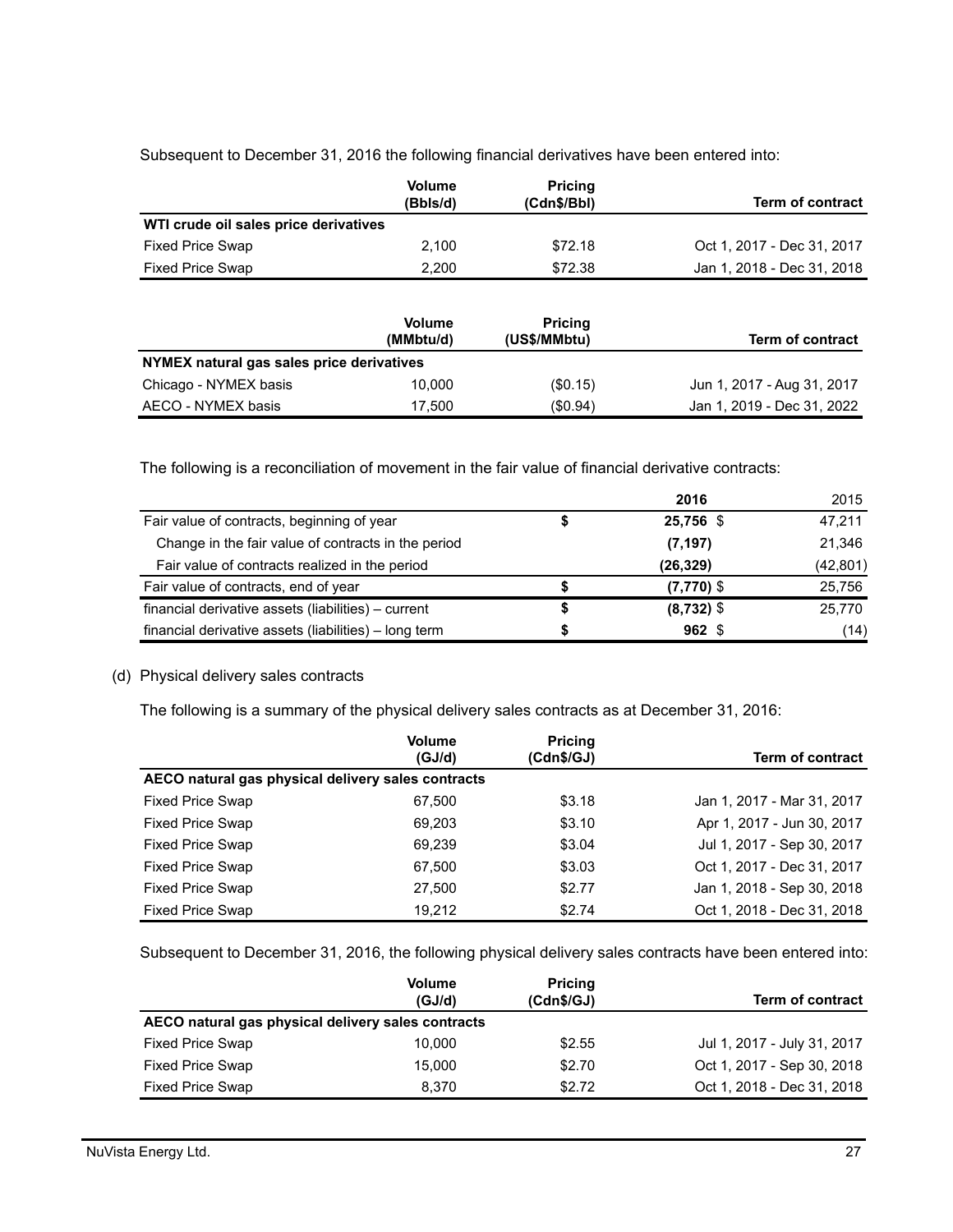# (e) Financial risk management

In the normal course of business, the Company is exposed to a variety of financial risks that arise as a result of its exploration, development, production, and financing activities such as:

- credit risk;
- liquidity risk; and
- market risk.

The Board of Directors oversees management's establishment and execution of the Company's risk management framework. Management has implemented and monitors compliance with risk management policies. The Company's risk management policies are established to identify and analyze the risks faced by the Company, to set appropriate risk limits and controls and to monitor risks and adherence to market conditions and the Company's activities.

(i) Credit risk

Credit risk is the risk of financial loss to the Company if a counterparty to a financial instrument fails to meet its contractual obligations. The Company is exposed to credit risk with respect to its accounts receivables. Most of the Company's accounts receivable arises from transactions with joint interest partners and oil and natural gas sales with oil and natural gas marketers. The Company mitigates its credit risk by entering into contracts with established counterparties that have strong credit ratings and reviewing its exposure to individual counterparties on a regular basis.

The accounts receivable balance was \$32.3 million of which \$0.1 million of accounts receivable were past due. The Company considers all amounts greater than 90 days past due. These past due accounts receivable are considered to be collectible. When determining whether past due accounts are uncollectible, the Company factors in the past credit history of the counterparties. The Company did not have accounts receivable balances owing from counterparties that constituted more than 10% of the total revenue during the year ended December 31, 2016.

(ii) Liquidity risk

Liquidity risk is the risk that the Company will not be able to meet its financial obligations as they become due. The Company manages its liquidity through continuously monitoring cash flows from operating activities, review of the actual capital expenditure program, managing maturity profiles of financial assets and financial liabilities, maintaining a revolving credit facility with sufficient capacity, and managing its commodity price risk management program. These activities ensure that the Company has sufficient funds to meet its financial obligations when due.

The timing of cash flows relating to financial liabilities as at December 31, 2016 is as follows:

|                                               |         |        | $2$ to $3$ | 4 to 5 | Beyond  |
|-----------------------------------------------|---------|--------|------------|--------|---------|
|                                               | Total   | year   | vears      | vears  | 5 years |
| Accounts payable and accrued liabilities      | 52,305  | 52.305 |            |        |         |
| Accrued environmental remediation liabilities | 846     | 846    |            |        |         |
| Other liabilities                             | 709     |        |            |        | 709     |
| Senior unsecured notes                        | 67.156  |        |            | 67.156 |         |
| <b>Total financial liabilities</b>            | 121.016 | 53.151 |            | 67.156 | 709     |

#### (iii) Market risk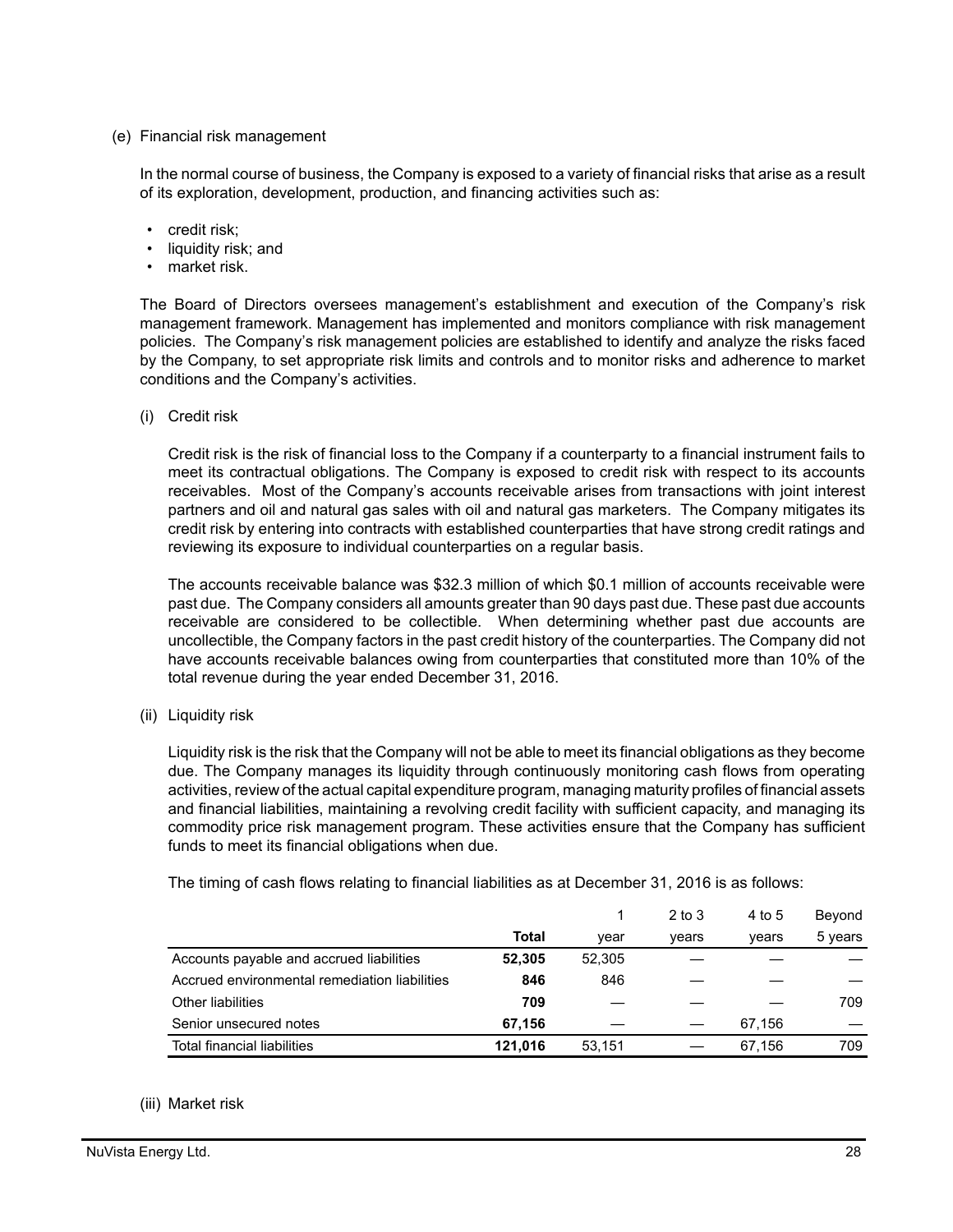Market risk is the risk that the fair value or future cash flows of a financial instrument will fluctuate due to changes in commodity price risk, currency risk, and interest rate risk. The Company is engaged in oil and gas exploration, development and production activities in Canada and as a result has significant exposure to commodity price risk. The Company has adopted a disciplined commodity price risk management program as part of its overall financial management strategy. The Company considers all of these transactions to be economic hedges but does not designate them as hedges for accounting purposes.

(a) Commodity price risk

Commodity price risk is the risk that the fair value of financial instruments will fluctuate as a result of changes in commodity prices. The Company manages the risks associated with changes in commodity prices through the use of various financial derivative and physical delivery sales contracts. The financial derivative contracts are considered financial instruments but the physical delivery sales contracts are excluded from the definition of financial instruments. The Company uses financial instruments and physical delivery sales contracts to manage oil and natural gas commodity price risk.

(b) Currency risk

Currency risk is the risk that the fair value of a financial instrument will fluctuate as a result of changes in foreign exchange rates. The Company's financial instruments are only indirectly exposed to currency risk as the underlying commodity prices in Canada for oil and natural gas are impacted by changes in exchange rate between the Canadian and United States dollars. In addition, NuVista has US dollar denominated receivables and payables which future cash payments are directly impacted by the exchange rate in effect on the payment date.

# (c) Interest rate risk

Interest rate risk is the risk that the fair value or future cash flows will fluctuate because of changes in market interest rates. The Company is exposed to interest rate fluctuations on its bank loan which bears a floating rate of interest. The Company had no interest rate swap or financial contracts in place as at or during the year ended December 31, 2016.

If interest rates increase or decreased by 1% it is estimated that net earnings would increase and or decrease by \$0.8 million. This is based on the assumption that the interest rate increase or decrease was in effect at the beginning of the year.

(d) Financial instrument sensitivities

The following table summarizes the effects of movement in commodity prices on net earnings due to changes in the fair value of financial derivative contracts in place at December 31, 2016. Changes in the fair value generally cannot be extrapolated because the relationship of a change in an assumption to the change in fair value may not be linear.

|                                      |   | 2016           | 2015      |
|--------------------------------------|---|----------------|-----------|
| Commodity price risk (earnings)/loss |   |                |           |
| Increase in \$ WTI - oil \$10/Bbl    | S | $(24, 156)$ \$ | (12, 362) |
| Decrease in \$ WTI - oil \$10/Bbl    |   | 23.417         | 12.362    |
| Increase in $$AECO - gas $0.50/GJ$   |   | (14, 526)      | (15,090)  |
| Decrease in \$ AECO - gas \$0.50/GJ  |   | 14.503         | 15,072    |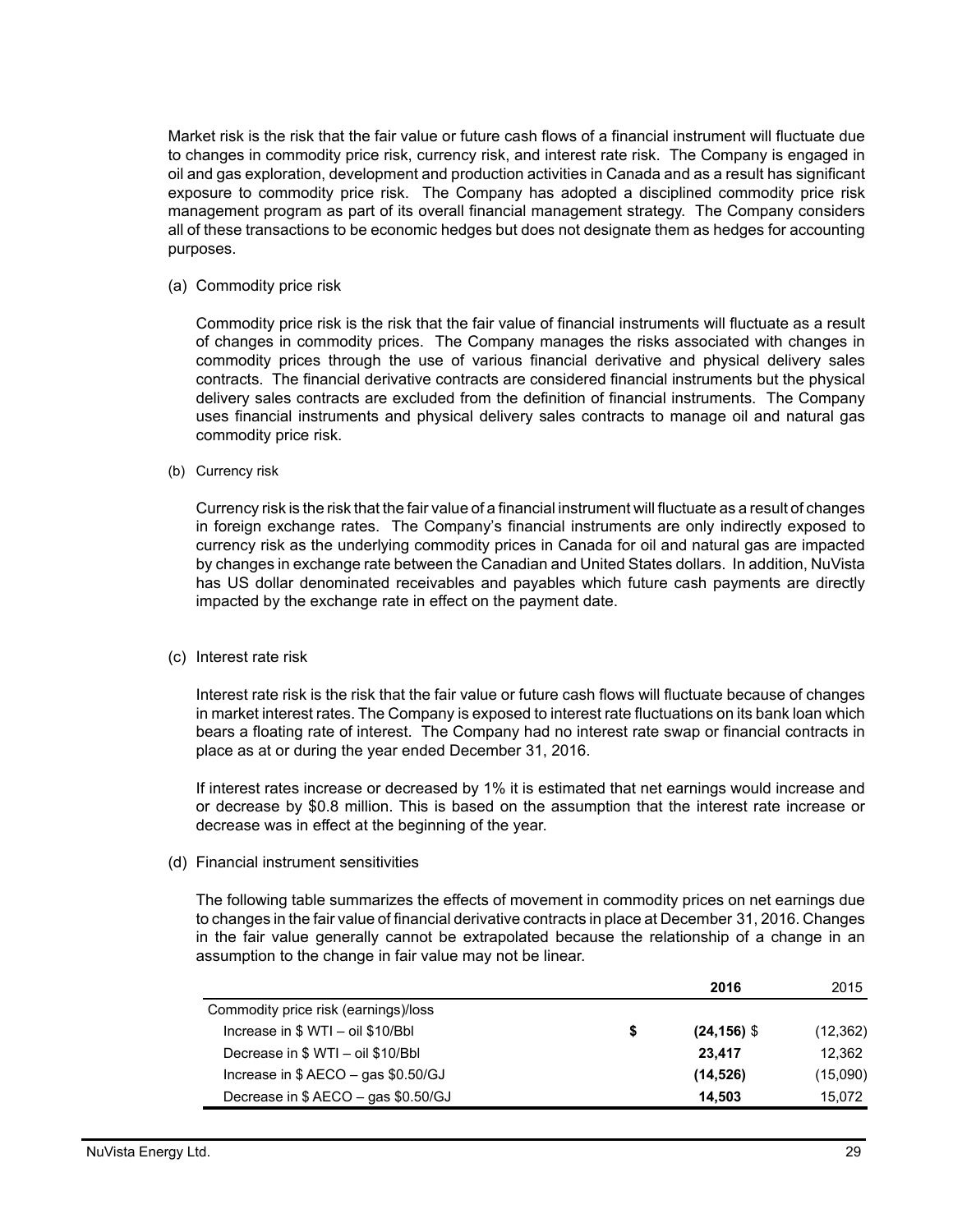# **18. Financing costs**

|                                           | 2016        | 2015  |
|-------------------------------------------|-------------|-------|
| Interest expense                          | $10.060$ \$ | 6.499 |
| Accretion of asset retirement obligations | 1.771       | 2.385 |
| Total financing costs                     | 11.831      | 8.884 |

# **19. Supplemental cash flow information**

|                                          |    | 2016         | 2015   |
|------------------------------------------|----|--------------|--------|
| Cash provided by (used for):             |    |              |        |
| Accounts receivable and prepaid expenses | \$ | $(1,368)$ \$ | 9,132  |
| Other assets                             |    | (396)        | 4,850  |
| Accounts payable and accrued liabilities |    | 802          | 2,373  |
|                                          | S  | $(962)$ \$   | 16,355 |
| Related to:                              |    |              |        |
| Operating activities                     | \$ | $(649)$ \$   | 9,783  |
| Investing activities                     |    | (313)        | 6,572  |
|                                          | S  | $(962)$ \$   | 16,355 |

# **20. Commitments**

The following is a summary of the Company's commitments as at December 31, 2016:

|                                      | Total      | 2017          | 2018      | 2019      | 2020      | 2021      | Thereafter     |
|--------------------------------------|------------|---------------|-----------|-----------|-----------|-----------|----------------|
| Transportation and<br>processing (1) | 941.966 \$ | 61.204<br>-\$ | 62.775 \$ | 66.446 \$ | 74.219 \$ | 83.797 \$ | 593.525        |
| Office lease                         | 3.279      | 3.279         |           |           |           |           |                |
| Drilling rig contracts               | 2.418      | 2.418         |           |           |           |           |                |
| Total commitments                    | 947.663 \$ | 66.901        | 62.775 \$ | 66.446 \$ | 74.219 \$ | 83.797    | \$.<br>593.525 |

 $^{(1)}$  Certain of the transportation and processing commitments are secured by outstanding letters of credit totaling \$16.5 million at December 31, 2016 (December 31, 2015 - \$nil)

Subsequent to December 31, 2016, the Company entered into additional transportation and processing commitments for 2017 in the amount of \$2.5 million.

# **21. Personnel expenses**

Key management personnel include the Board of Directors and executive officers of the Company. The compensation included in general and administrative expenses relating to key management personnel for the year was comprised of the following:

|                                         | 2016       | 2015  |
|-----------------------------------------|------------|-------|
| Salaries, wages and short-term benefits | $3.475$ \$ | 3.163 |
| Share-based payments <sup>(1)</sup>     | 1.273      | 1,341 |
| Total                                   | 4.748 \$   | 4.504 |

 $(1)$  Represents the amortization of share-based compensation expense as recorded in the financial statements.